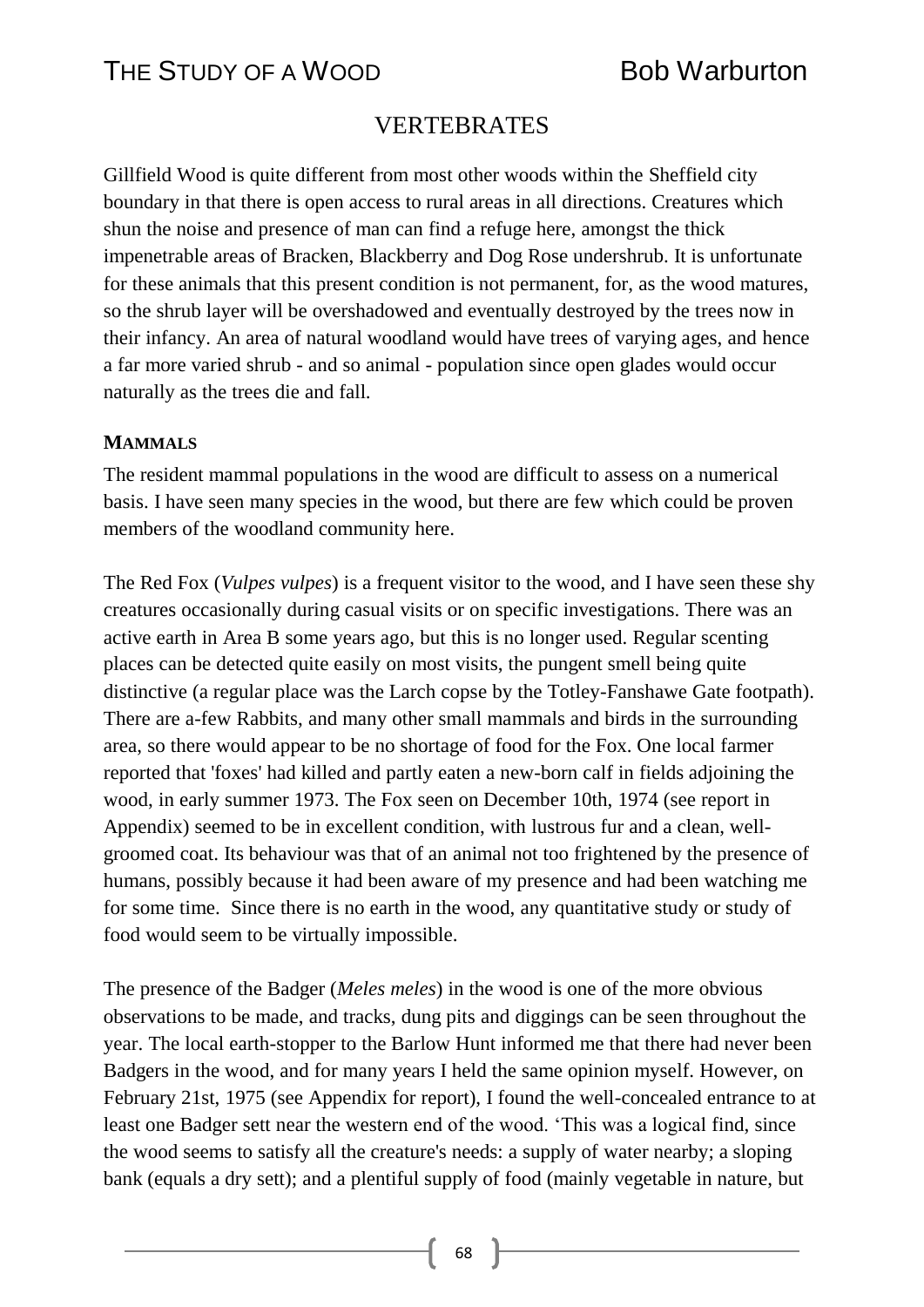supplemented by animal food, insects, worms, small mammals etc.). The dung-pits are found throughout the wood and, in my experience, are never located very far from the sett (the Badger is fastidiously clean and will not foul the entrance to the sett with its droppings). Having observed these overt signs of quite intense Badger activity for several years, it gave me great pleasure to find that there were indeed Badgers in the wood. The setts were obviously used, but showed no sign of any recent excavations, the usual heap of excavated soil was obviously quite undisturbed as there were plants growing from it and helping to conceal the sett entrance. There is a very healthy Badger population in the district as a whole, and ample evidence of their activity in the form of very long inter-connecting paths between setts and stream crossing places.

The paths in the immediate vicinity were roughly mapped on March  $7<sup>th</sup>$ , 1974 and can be seen below. The full extent of the paths cannot be shown since some of them extend many hundreds of yards from the sett. The principal paths in this case connect the entrances: lead away from the sett to the top of the Ridge (where they run parallel to the



**PLATE 32: Badger Setts and Tracks near Western Gateway 08/04/75**

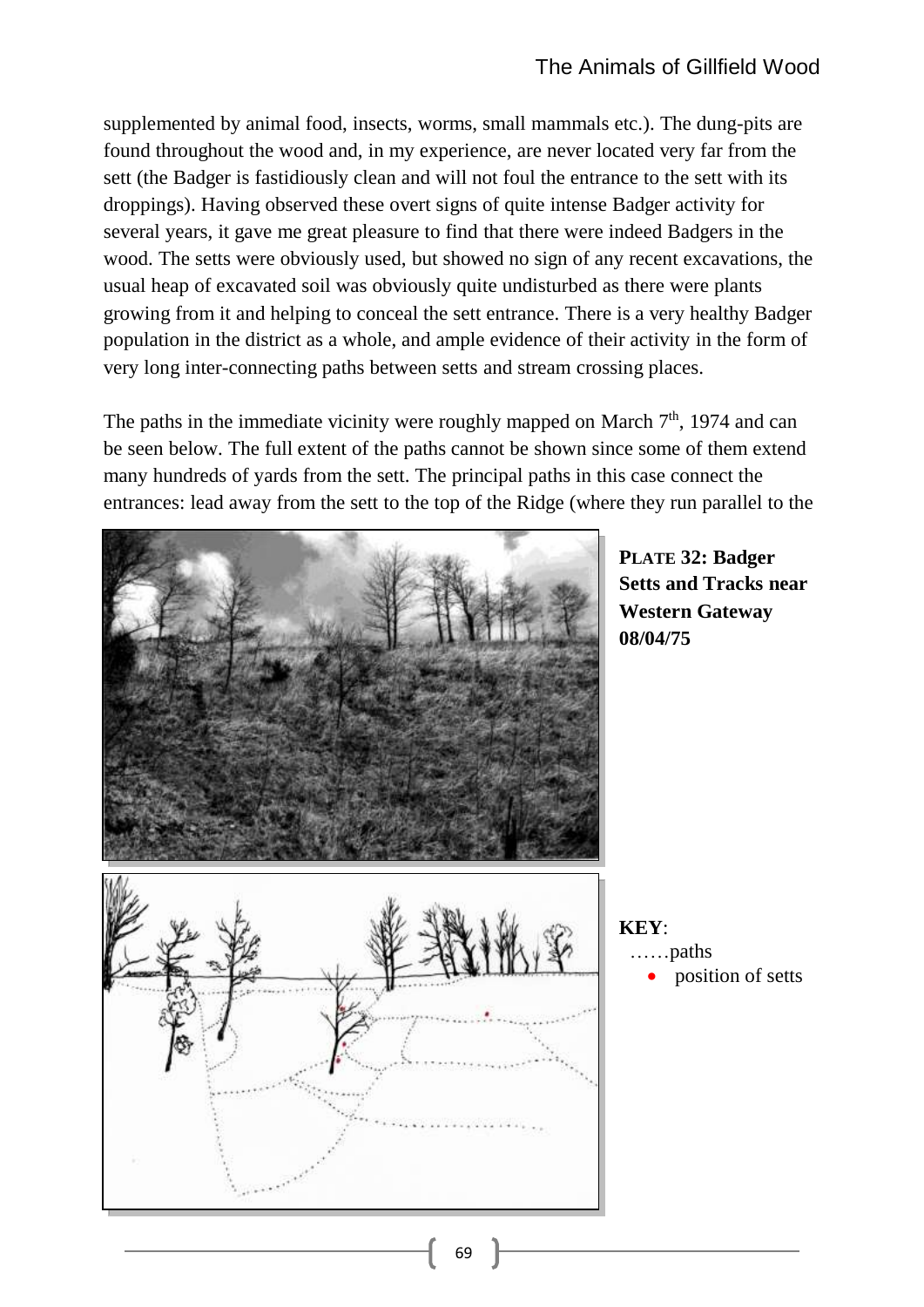boundary wall for a considerable distance in both directions); and lead to the stream (for drinking). The sett entrances and runs are very well camouflaged with Bracken, and I can envisage that they will be virtually undetectable in summer, when the Bracken will be high enough to cover all traces of activity. The paths and sett are quite impossible to see from the main path, and the nature of the undergrowth and the steep slope make this area quite difficult to search thoroughly. It seems quite possible that this sett has remained and will remain undetected by the majority of human visitors for many years.

The photograph above gives some indication why the setts have remained undiscovered for so long. This was taken in early spring when ground cover is at a minimum; the situation in high summer, with the Bracken fully grown, is such that very little trace of the paths can be found. The path which leads along the top of the photograph, leads off to the right into the young Oak trees, and it there that the toilet may be found.

Plate 33 shows this 'toilet' which is a peculiar feature to the Badger, the same site being used for long periods. This ensures that the sett is clean and also helps the observer locate a sett, since the dung and sett are rarely more than one or two hundred yards apart.

### **PLATE 33 Badger Dung Pits**

This photograph shows four dungs pits at the base of a sapling. These had all been used quite recently and consist of a small pit which the Badger digs and then defecates into. There is no attempt to cover the pits as happens in domestic dogs and cats.

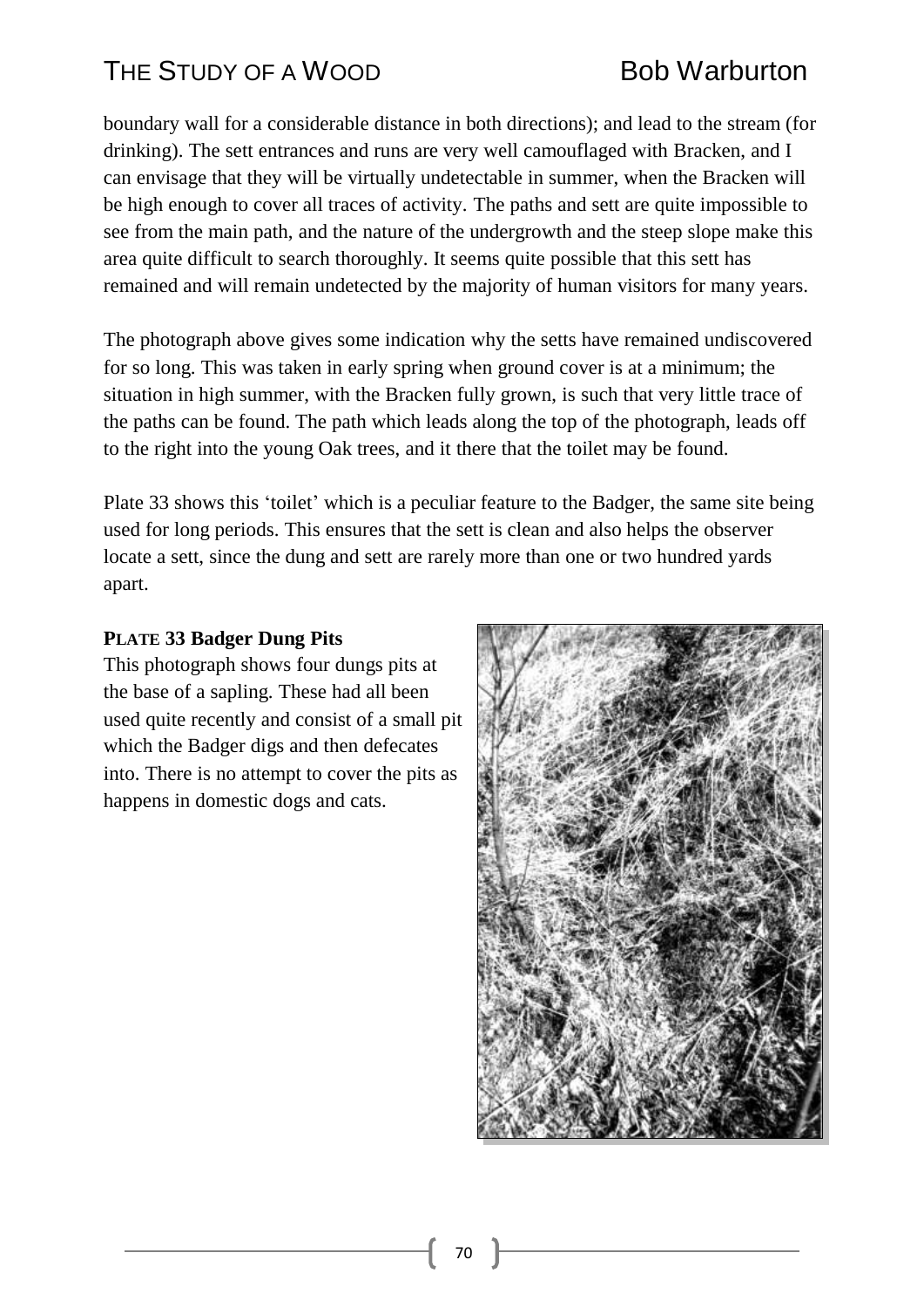**PLATE 34: Badger Paths on the Ridge**



The whole of the area called the Ridge is criss-crossed with paths which all emanate from the sett shown in plate 32 above (see page 71). The main path of this pattern is the one which leads from the bottom right-hand corner to the middle distance. One of the difficulties of following these paths is the uncertainty as to how to interpret their direction and significance.

Plate 35 shows the 'new' sett discovered on April 6th, 1975 after following the main Badger path along the Ridge. This is a re-excavated, disused rabbit burrow.



**PLATE 35: New Badger Sett** Photographed 6<sup>th</sup> April 1975.

I have seen the Stoat

(*Mustela erminea*) once only in six years of visiting Gillfield Wood regularly. There seems little reason why it should not be present in reasonable numbers, since there would seem to be an adequate food supply, plenty of cover, and little or no persecution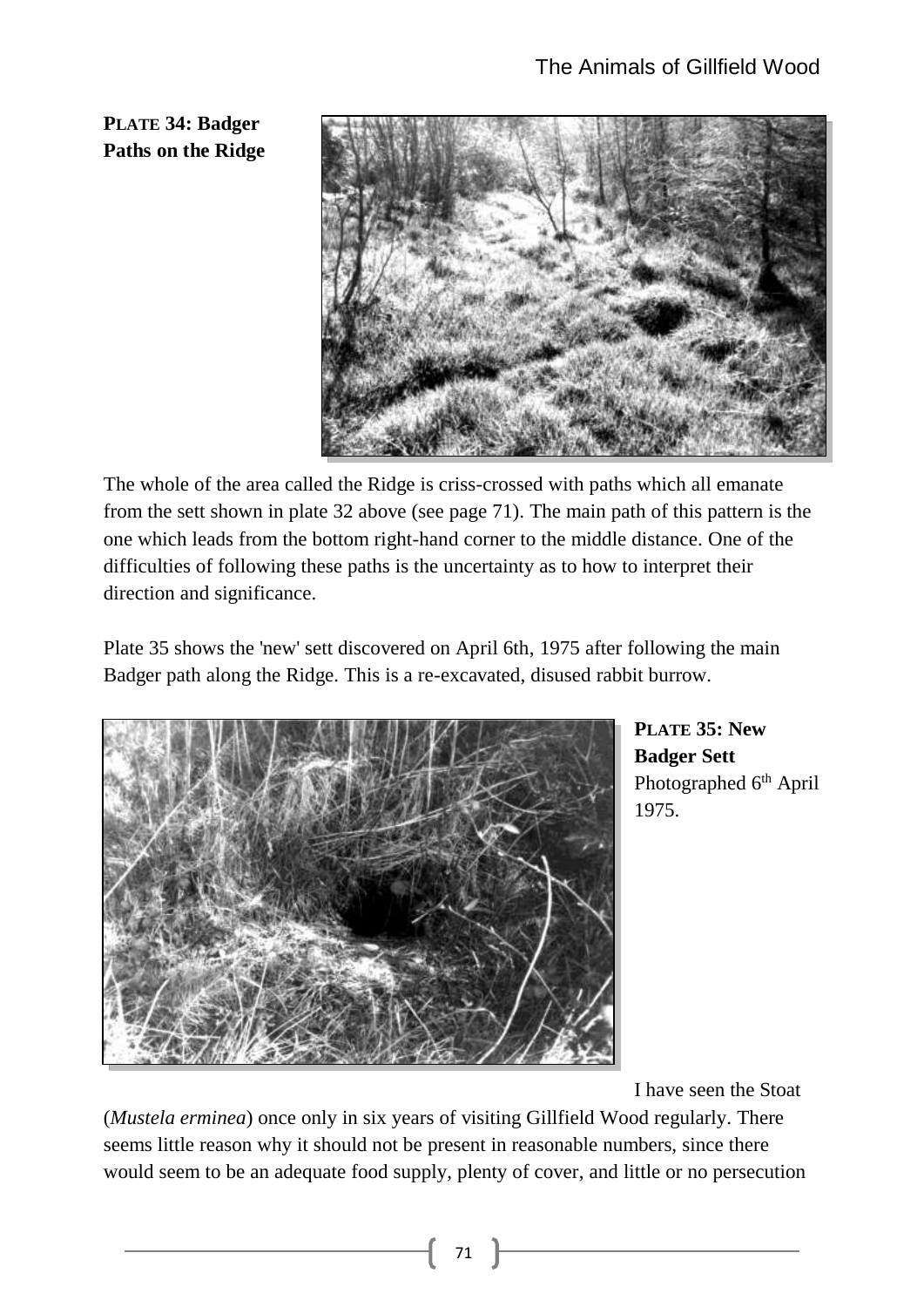by man. The one animal I have seen was crossing the main path early one Sunday morning. It seemed unaware of my presence and bounded along the path in its peculiar sinuous manner for a short distance, pausing for a few seconds and then disappearing into a tangle of Dog Rose.

The Mole (*Talpa europaea*) is a resident of the wood, but the numbers appear to be small. Molehills have been noted near the main path on many occasions, but the number which lie undetected amongst the very dense Blackberry and Dog Rose thickets is almost impossible to estimate. The decomposed carcase of a dead Mole was found in a Larch plantation on December  $10<sup>th</sup>$ , 1974 (see Appendix). The teeth were sharp and unworn, which would suggest that the animal was fairly young at the time of death (Southern suggests that the normal adult lifespan is about three years, by which time the teeth show signs of considerable wear from the diet of earthworms). The cause of death was indeterminate, but the skeleton was intact.

The Rabbit (*Oryctolagus cuniculus*) may be resident in the wood only occasionally (a breeding hole was found in 1974) but tracks and associated droppings indicate that there is a small and regular influx into the wood to feed. The surrounding fields are used only as pasture, so it might well be that the better food is to be found within the wood. There is a small warren near Little Wood, and this is the probable source of the visitors.

Bats (Chiroptera) may be seen flying over the wood during the summer months, but no identification can definitely be made, with the exception of the Pipistrelle (*Pipistrellus pipistrellus*), which can usually be picked out by its extremely small size.

Shrews (Soricidae) have been heard on several occasions, but not one specimen has been seen yet within the wood. A Water Shrew (*Neomys fodiens*) was observed two years ago some distance downstream, but this species has not yet been recorded from the woodland section of the stream.

The Grey Squirrel (*Sciurus carolinensis*) is found only on the fringes of the wood, where the mature trees form a suitable habitat. The Squirrels make occasional sorties into the wood for food, but there is little chance of them building their dreys there until at least some of the trees have reached maturity.

Evidence of the existence of two small mammals in Gillfield Wood came from an owl pellet found in Area B, to the south of the study area on  $26<sup>th</sup>$  of November 1977. This was dissected and the contents examined and identified.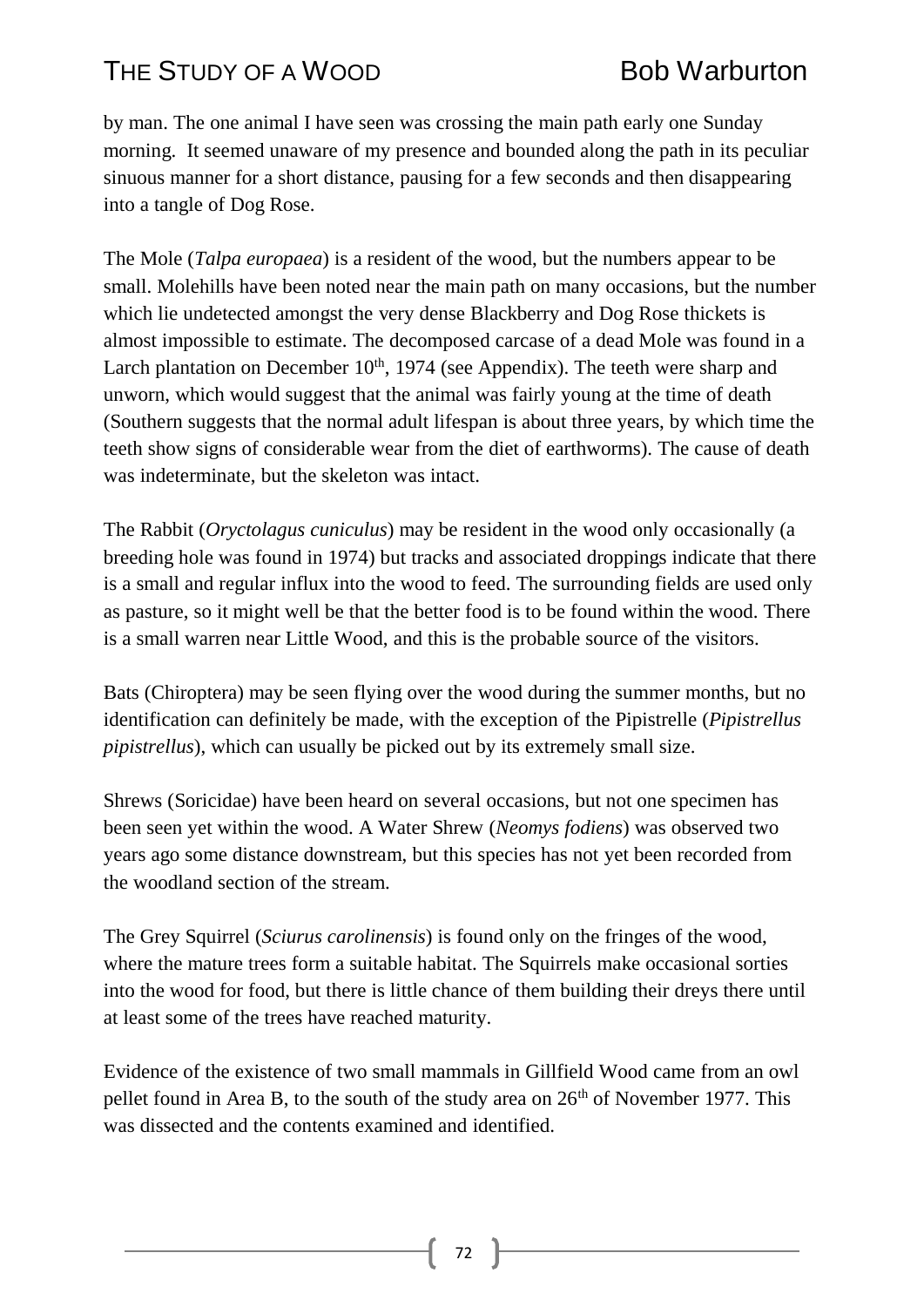The pellet was found under a large Oak tree, and judging by the size, colour and shape, the bird most likely to have regurgitated this pellet would seem to be the Tawny Owl (*Strix aluco*). Although there is no guarantee that the contents of this pellet have necessarily come from the study area, I think that it is reasonable to assume that they are there, since the wood has ready access to the surrounding area in any direction.

Dissection of the pellet revealed several totally unidentifiable bones such as ribs, many leg bones, and a fine tilth of bone fragments. There were no complete skulls, but eight pieces of upper and lower jaws, including the teeth. These were identified by referring to the key in "Handbook of British Mammals" by H. N. Southern, (published by Blackwell). The species identified were Wood Mouse (*Apodemus sylvaticus*) and Short-Tailed or Field Vole (*Microtus agrestis*).

The Wood Mouse remains suggest that only one specimen had been caught since there were only two lower jaw fragments, and these were of equal size and opposite sides of the jaw. One upper jaw fragment was found of the same species. There may have been more than one Wood Mouse caught, but the evidence must be taken to give the minimum proven number.

The Short-Tailed Vole remains lead me to believe that at least two animals had been taken. There were three pieces of lower jaw (one matching pair), and two matching pieces of upper jaw.

### **BIRDS**

I have probably neglected the study of the birds of Gillfield Wood more than any other section over the past few years. However, certain species have been noted during the course of the study, and it is hoped to add quite significantly to the lists in the coming months. I am including in this section, birds which have been seen flying over the area, not merely those species which are resident

The Tit family (Paridae) are well represented, with four members which can be found within the wood's boundary, although one of these, the Coal Tit (*Parus* [=*Periparus*] *ater*), is not nearly so common as the others. The Great Tit (*Parus major*) and the Blue Tit (*Parus* [=*Cyanistes*] *caeruleus*) are common all the year round but are most apparent in winter. The Long-Tailed Tit (*Aegithalos caudatus*) can be seen most often in winter, when groups of these most attractive birds may be seen, quite close at hand, moving slowly through the wood from tree to tree.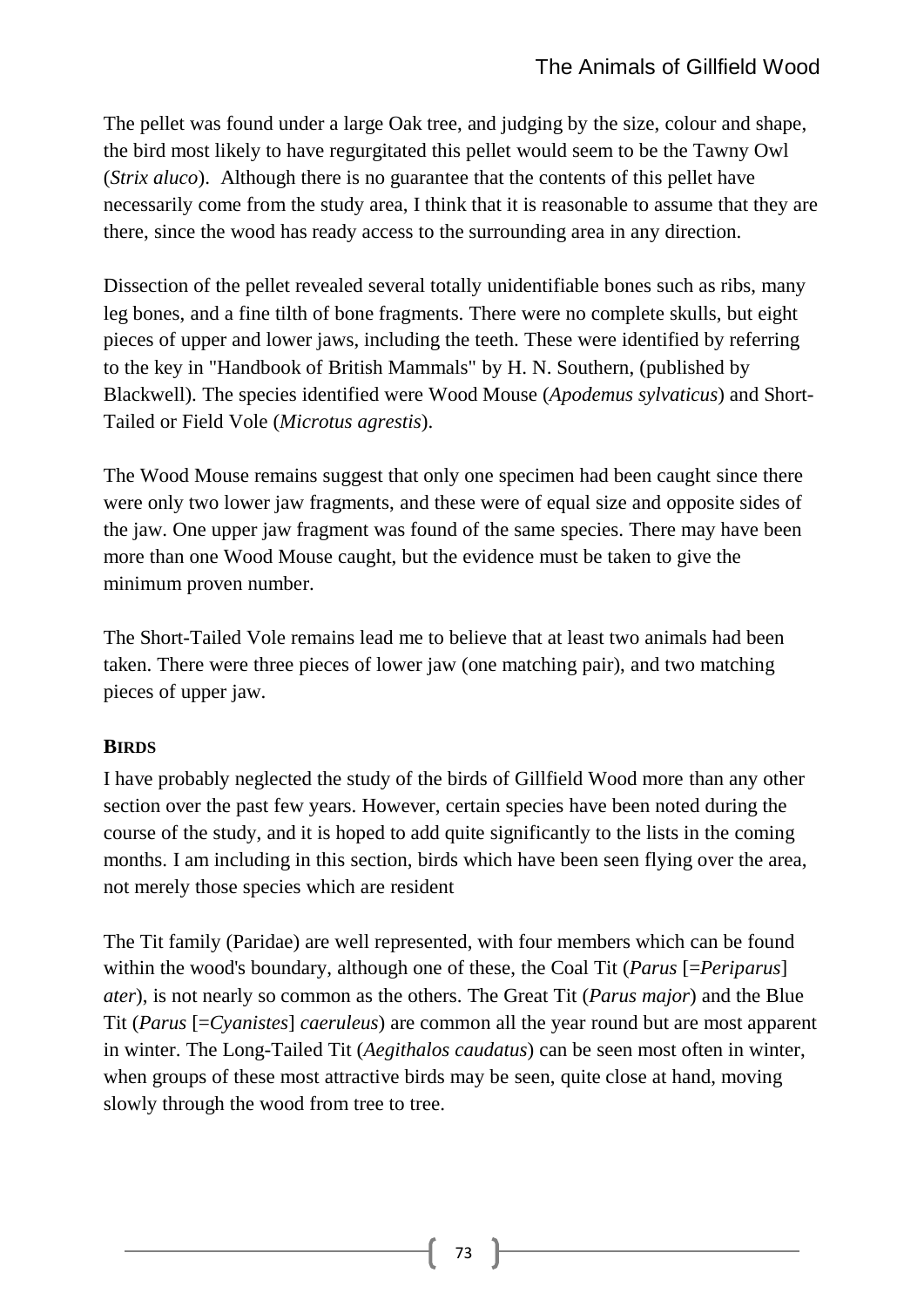The Robin (*Erithacus rubecula*) is a resident and may be seen or heard at almost any time of the year if one walks through the wood along the main path. Blackbirds (*Turdus merula*) are common throughout the year and may be heard searching noisily in the undergrowth for food. There seems to be quite noticeable imbalances in the usual ratio of males to females in the winter months, with many more males evident. These birds do nest in the wood, and their nests may sometimes be found in the tangles of Blackberry and Dog Rose. 'The closely-related Song Thrush (*Turdus philomelos*) is also a resident and although never as common as the Blackbird, its nests are, if anything, more conspicuous, as the favourite site seems to be-a fork in a sapling, which offers little or no cover. Very few of the well-known 'anvils' of this species are to be found, due mainly to the lack of loose stones, the only suitable places being along the Ridge wall, and in occasional places on the main path. 'The larger, and more aggressive Mistle Thrush (*Turdus viscivorus*) is only rarely seen, most commonly in winter, but also very infrequently, in summer. No nests of this species have been found. The only other member of this family to be seen within the boundary of the wood is the Fieldfare (*Turdus pilaris*) which is a common winter visitor to the area, if not to the wood in particular. On February 1<sup>st</sup>, 1975, for example, I observed a large flock of these birds on the Ridge, when disturbed they moved off into the old copse on the south of Totley Brook known as Area B. The status of this species is that of winter visitor only.

The Yellow Hammer (*Emberiza citrinella*) is to be seen quite commonly towards the western end of the wood, and especially in the new Larch plantation (Area A). Occasional specimens do fly through the wood, but these seem to be the exceptions. Goldfinches (*Carduelis carduelis*) are quite common, and large flocks may be seen, especially in autumn and winter, searching out the seeds of plants - usually members of the Compositae. Bullfinches (*Pyrrhula pyrrhula*) are never common but are seen more regularly in the winter months than at any other time. The Greenfinch (*Chloris chloris*), and the Chaffinch (*Fringilla coelebs*) are likewise rarely seen, but a few are present throughout much of the year. Whether these finches actually nest in Gillfield Wood has yet to be proved, but I would be extremely surprised if they did not.

Of the tiny unobtrusive birds, the commonest is probably the Wren (*Troglodytes troglodytes*) which is most difficult to see in its favourite habitat, around the stream banks. The even tinier Goldcrest (*Regulus regulus*) is a rare inhabitant of the wood and is seen very infrequently particularly near the Larch plantations. These two birds seem to be quite unafraid of man and can be approached to within a few feet without showing any sign of nervousness or alarm. Three species more often associated with gardens than woods are found infrequently in Gillfield; these are the Hedge Sparrow or Dunnock (*Prunella modularis*), the House Sparrow (*Passer domesticus*) and the Starling (*Sturnus vulgaris*). The latter bird occasionally visits the wood in the now celebrated swarms but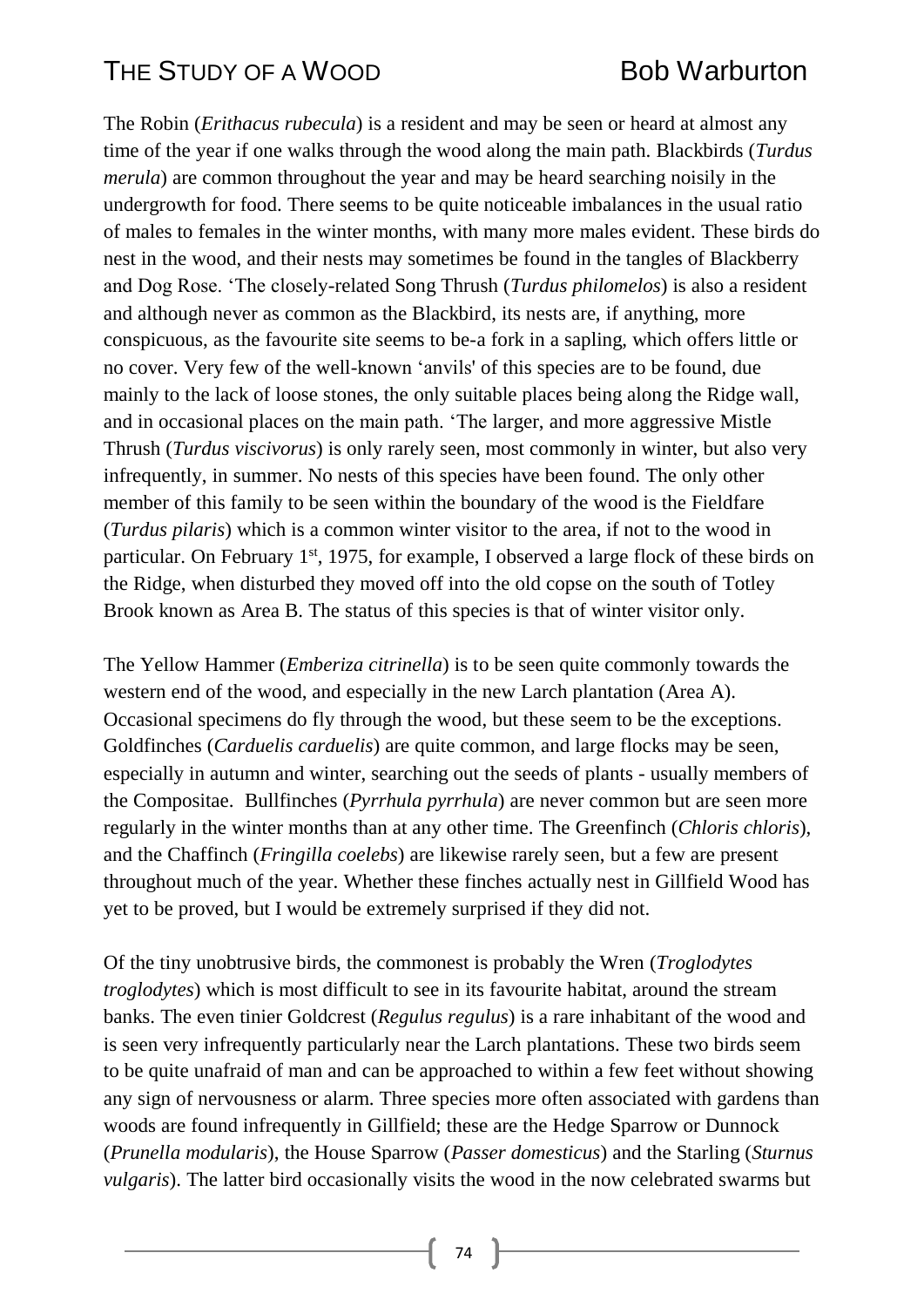does not appear to use it as a roosting place. The Tree Sparrow (*Passer montanus*) is occasionally seen and may indeed be resident, but this shy bird, so unlike its more familiar cousin is very difficult to observe closely.

Rooks (*Corvus frugilegus*) frequently overfly the wood or land in the mature trees around its periphery. The rookery is on Baslow Road, Totley, opposite Totley County School [Totley Primary School], and there is a further nesting site, rather smaller, about one mile away on Penny Lane, Totley Bents. These birds rarely settle in the wood and seem to prefer the open fields where the food and the clearer field of vision are probably the attractions. The raucous Jay (*Garrulus glandarius*) on the other hand, is a frequent visitor and may even be a resident in one of the large trees skirting the southern boundary. Scarcely a visit passes without hearing a Jay, and patience often is rewarded with a glimpse of their beautiful plumage amongst the branches. These birds are extremely shy of humans, and to get a really good view of the Jay requires patience and concealment. The most common member of the Corvidae in the district is the Magpie (*Pica pica*). The characteristic shape and weak flight of this bird are to be seen almost every time the wood is visited. Rather strangely, the Carrion Crow (*Corvus corone*) is very rarely seen in this locality, although there would seem to be ample food and suitable nesting sites nearby.

Grey Herons (*Ardea cinerea*) occasionally visit Totley Brook in winter, but none have yet been seen during the spring and summer months. Curlew (*Numenius arquata*) similarly seem to be winter visitors only, and then very rarely are they seen within the boundary of the wood. A pair of Woodcock (*Scolopax rusticola*) were disturbed in early winter (see report of November 26th, 1974. in Appendix), and subsequently one was caught by hand. It panicked upon my approach and became entangled in some old wirenetting. The bird was freed, photographed, examined for a ring or possible injury, and then released. Until this most fortunate occurrence, there was no definite proof that this secretive bird was a resident or visitor to the wood, even though one had been seen "roding"<sup>1</sup> in nearby Holmesfield Park Wood.

The Wood Pigeon (*Columba palumbus*) has nested in the wood on several occasions, but would appear to prefer the older and larger trees of Area B. A nest was found in a Holly tree (see report November 26th in Appendix) and seemed undamaged as though it was a relic of the previous summer.

A pair of Mallard (*Anas platyrhynchos*) raised a brood of ducklings on Totley Brook in 1972 and were seen on the stream again on February 1st 1975 (see Appendix), which

 $1$  Roding: a flight around a regular circuit at dawn or dusk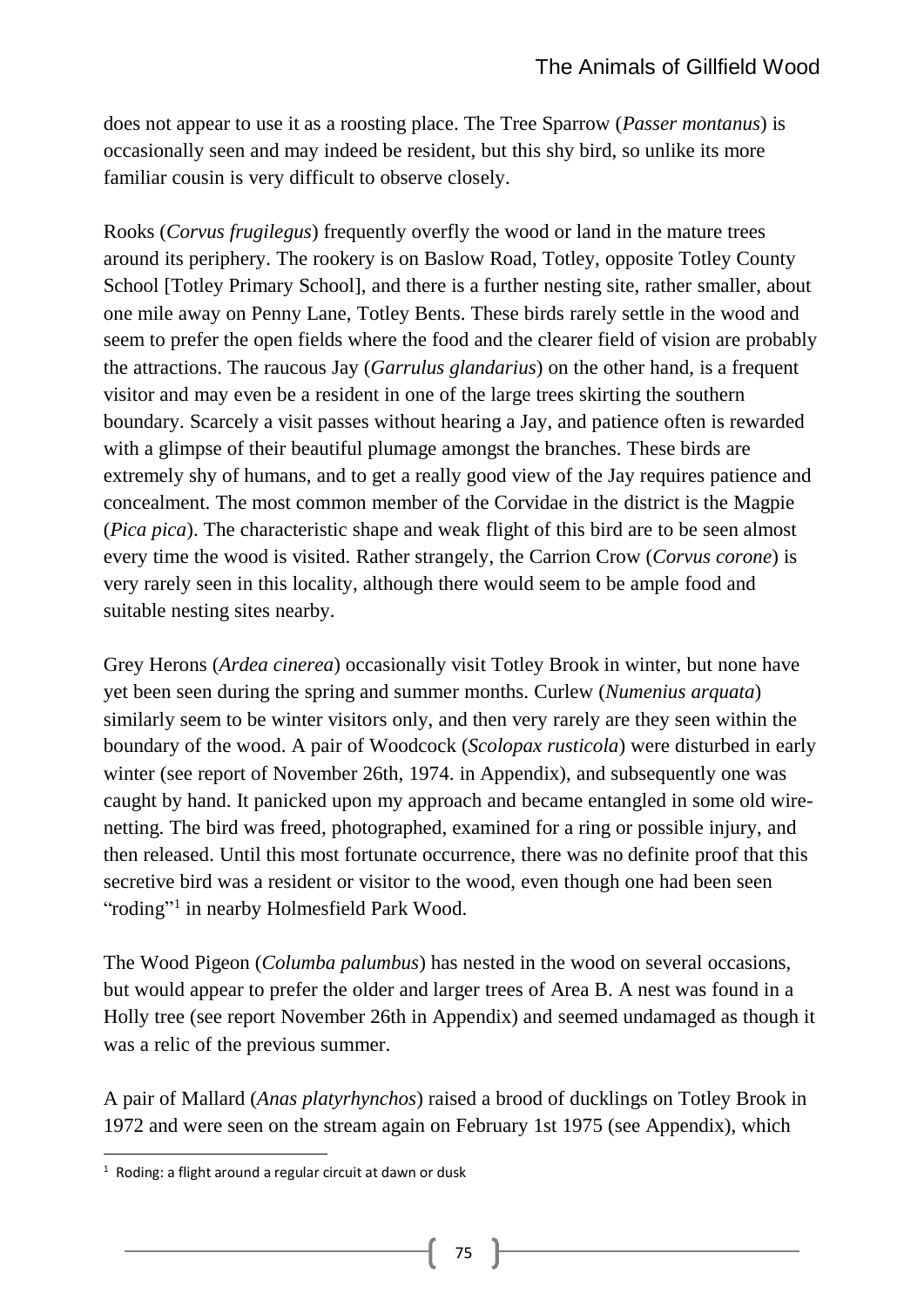gives hope that they may repeat the process. Moorhen (*Gallinula chloropus*) have been disturbed on several occasions, but no nest of this species has yet been found.

The Hawks are poorly represented in Totley, and the only species seen regularly in the vicinity of the wood is the Kestrel (*Falco tinnunculus*). At least one pels have nested in the neighbourhood for the past few years, and they have been observed hovering over the wood on a few occasions. A Buzzard (*Buteo buteo*) was seen circling high above the wood in June 1974, but there was no evidence to suggest other than that this was a bird of passage. It is interesting to speculate that the Sparrow Hawk (*Accipiter nisus*) may once again be seen in the district since this species is now resident on Totley Moss, less than a mile away from Gillfield Wood.

#### **REPTILES AND AMPHIBIANS**

I have seen no reptiles on any of my visits to Gillfield Wood. I did release a family of very young Slow Worms in the wood in the autumn of 1972, but no sign of these creatures has been seen since (two adults were kept as pets and produced a clutch of babies which were too small to feed). They may have survived, but the chances of seeing such a shy reptile in the comparatively vast area of the wood are remote indeed. Common Lizards (*Lacerta* [=*Zootoca*] *vivipara*), Grass Snakes (*Natrix natrix*) [=*Natrix helvetica*] and Adders (*Vipera berus*) have all been reported within three miles of the wood, but so far, no trace of these animals has been found in the study area.

Two amphibians have been found in the wood during the past few years, but they have been the sole representatives of their Class. A single female Smooth Newt (*Triturus vulgaris*) was found under a rotten log on the ground two years ago, and a single immature Common Toad (*Bufo bufo*) was found in the same type of situation. These are the only Amphibians to have been recorded from the wood, to my knowledge. Possible breeding sites are very few in Totley, as there are no permanent ponds. The 'swimming pool' in the wood is the only possible site where these animals could have bred, and this is prone to drying up at any time of the year, when the local youths decide to dam up the entry channel. Conversely, they may dam up the outflow when the pool becomes deep enough to hold Trout. Newts and Toads may breed here, but I think it unlikely that they accomplish this successfully each year.

### **FISH**

Only two species of Fish have been found in the streams in Gillfield. These are the Brown or SeaTrout (*Salmo trutta*), and the Bullhead (*Cottus gobio*). The Trout is by far the commonest of the two and reaches a maximum size of about 10 inches. There is plenty of food available in the form of the many nymphs and larvae of aquatic insects,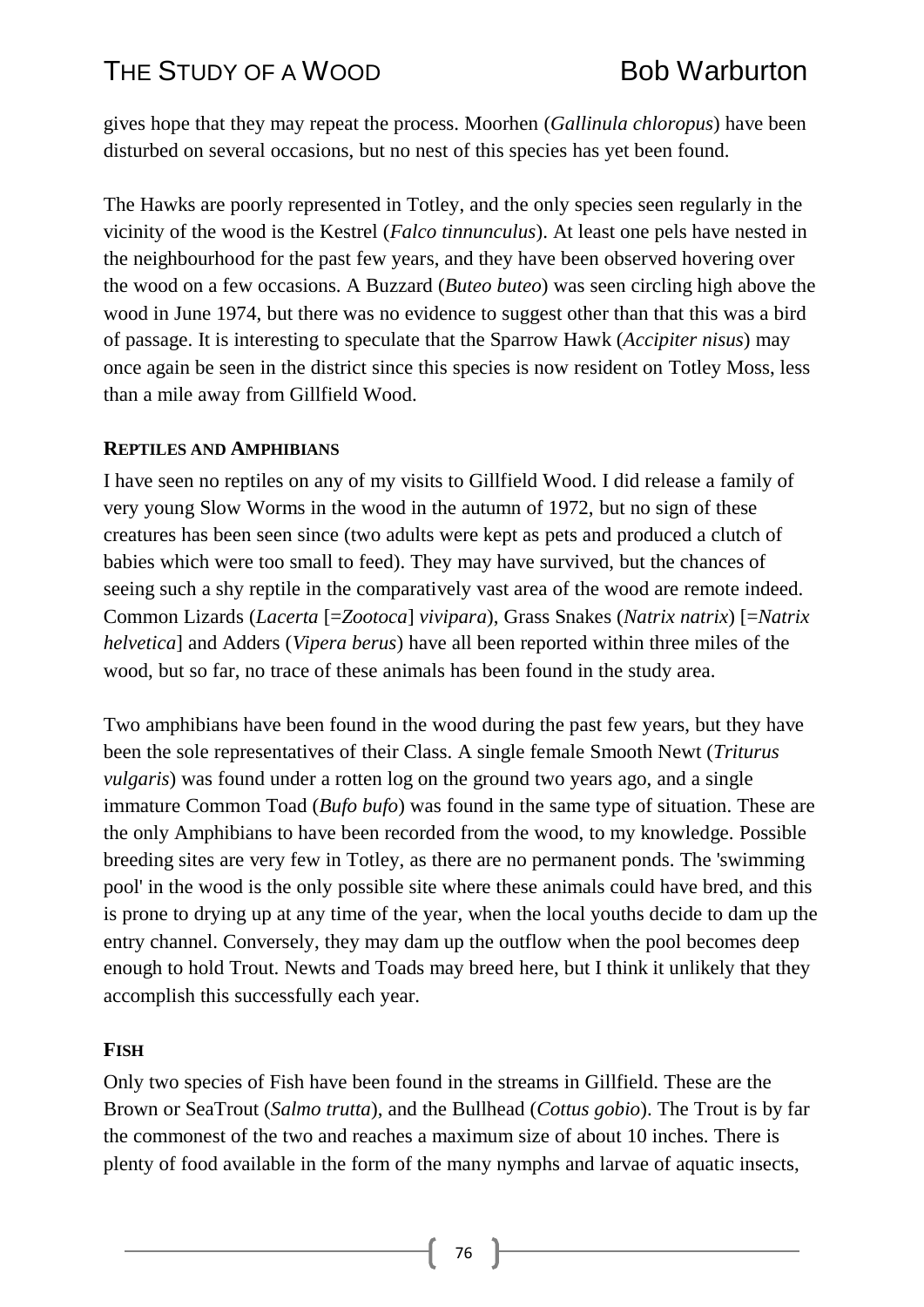and few predators (the herons which visit the stream, do so too infrequently to be a cause of serious depletion). children rarely fish this stretch, since the banks are an inhospitable tangle of Alder thickets, Thistles and Blackberry bushes. The Bullhead is almost never seen on a casual visit but is present under flat stones in small numbers. The Stone Loach is quite common in some parts of Totley Brook, downstream from the wood, but so far, has not been found within the wood.

There is an absence of other varieties of fish, especially the Common Eel (*Anguilla anguilla*) because of the very polluted state of the rivers which eventually join Totley Brook to the sea. This forms a most effective barrier to the migratory fish.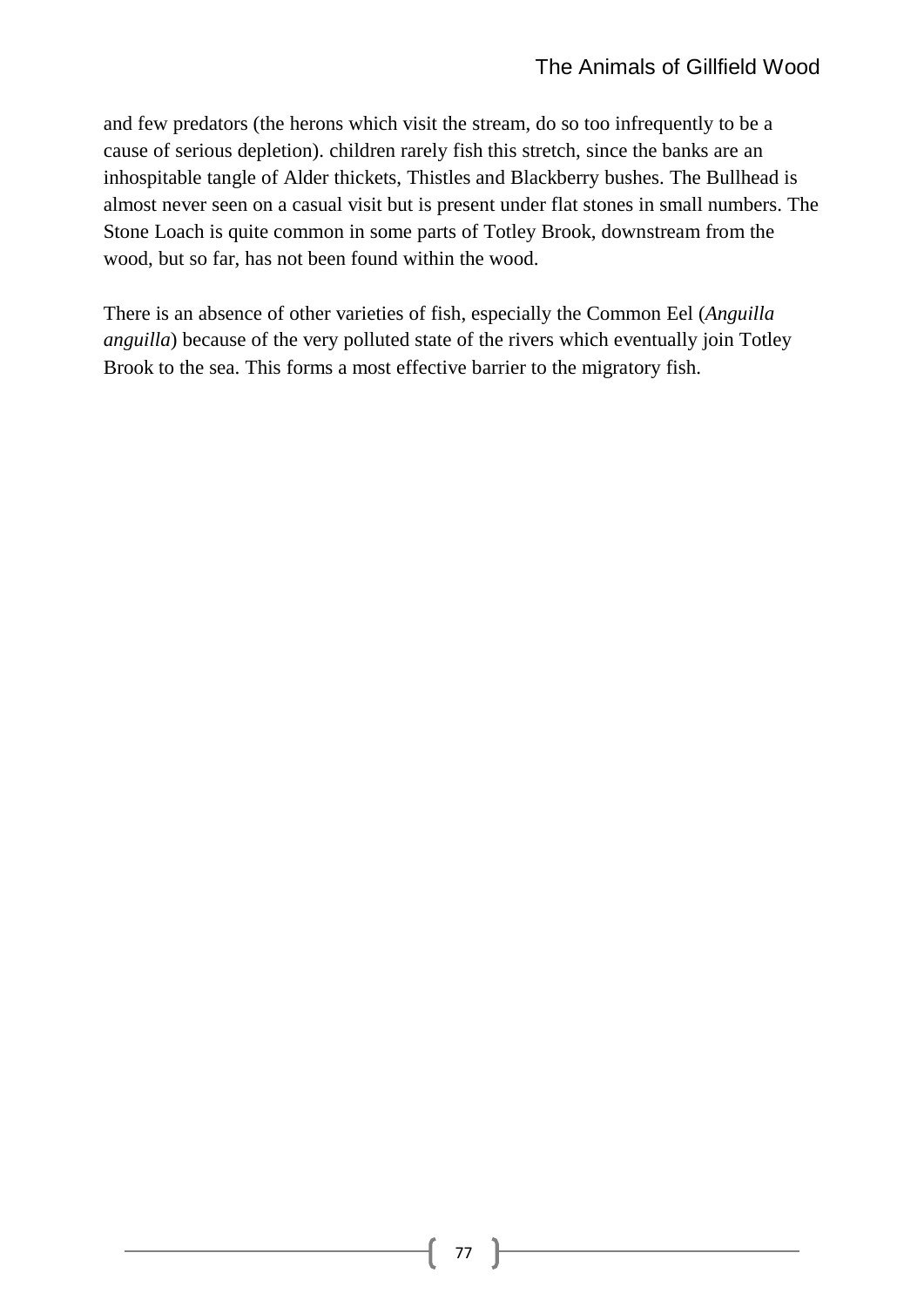## THE STUDY OF A WOOD BOD BOB Warburton

### INVERTEBRATES

### **INSECTA**

The invertebrate life of the wood is varied and numerous. The obvious Orders such as the Lepidoptera are quite easy to find and identify, but some very interesting Diptera were discovered during the summer of 1974, when proportionately more time was spent on this Order. The difficulty of finding simple field-keys for the more obscure groups has proved quite a problem, and since it has been my policy to take no specimens of any description, identification has been made, in the majority of cases, from photographs of the insects (and other Classes) taken in situ.

The list which follows cannot be described as comprehensive, as it merely comprises those creatures which have proved identifiable within each Class or Order. For this reason, each Order studied will be taken on a separate page so that additions do not cause a major reconstruction of the section involved.

Details of the creature's life-history have been included wherever this has seemed relevant to the understanding of the animal's presence in the wood. References to books used for reference during the work have been included at the end of the particular section.

Aquatic species have not been included in this section as they should exhibit more cohesion if they are included in the Stream Survey where their inter-relationship is far more relevant than if they were included in the Orders listed here.

#### **LEPIDOPTERA**

Fourteen species of Butterfly have been recorded in the wood to date, and although the number of moth species is liable to outnumber this by a large margin, little work has been done on this group, although a programme of investigation has been planned for the summer months using a mercury-vapour lamp.

Of the Family Hesperiidae, only two species have been recorded in the woodland, one of these, the Small Skipper (*Thymelicus sylvestris*) has been recorded on a single occasion. There is ample supply of the food-plants in Gillfield, including *Holcus mollis*, which is one of several plants listed as being frequently used.

The Large Skipper (*Ochlodes venata*) is common and may be found in June and July throughout the area. The food-plants are again common members of the Gramineae including Cock's Foot Grass (*Dactylis glomerata*) which is said to be eaten in preference to other species when it is available.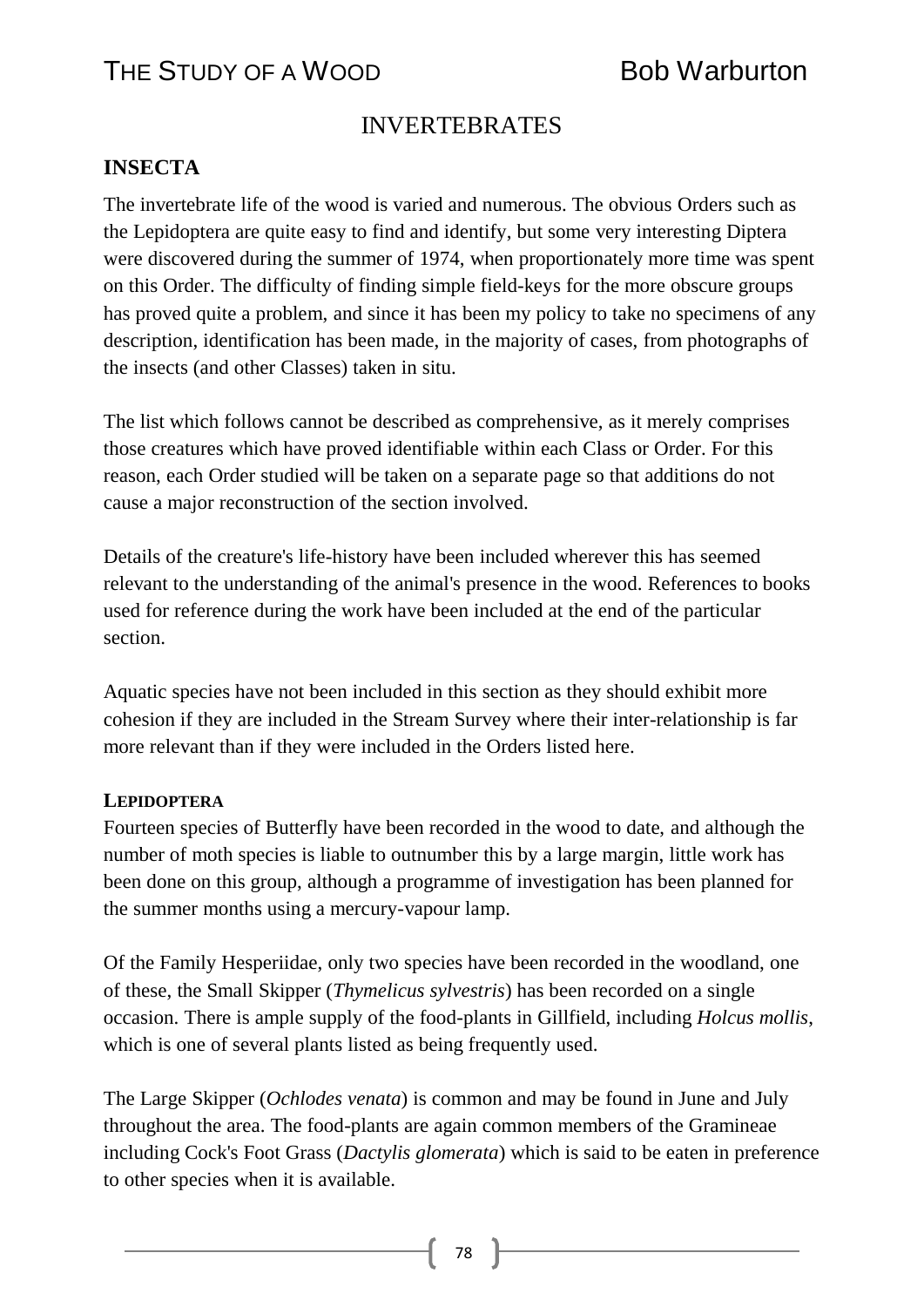The Pieridae are represented by four species, of which two could be said to be resident in the wood, the other two probably casual visitors from the nearby gardens in Totley. The earliest species to be found in the wood is the Orange Tip (*Anthocharis cardamines*) which is a common sight fluttering restlessly along the open areas. The food-plants are all members of the Cruciferae, especially Lady's Smock or Cuckoo flower (*Cardamine pratensis*) from which the insect derives its specific name. This plant is present in some numbers in the wetter regions.

The Green-veined White (*Pieris napi*) is a common butterfly, and unlike the other two members of its genus (see below) found here, is a typical woodland species. Plants of the family Cruciferae again form the staple diet of the larvae, in this case the plants specifically mentioned are Garlic Mustard, Horse Radish, Mignonette and Water Cress.

The Large White (*Pieris brassicae*) is never common and sightings are usually restricted to a few specimens which probably wander from the more urban areas of Totley, although it is possible that a few manage to complete their lifecycle on suitable plants of the Cruciferae. The same comments apply equally to the Small White (*Pieris rapae*) which seems to hold the same status within the wood.

Two members of the Lycaenidae are present within the wood, these are the Common Blue (*Polyommatus icarus*) and the Small Copper (*Lycaena phlaeas*). The former is never abundant within the wood but may be seen in the open spaces on occasions throughout the summer months. The food-plants are all members of the Papilionacae [=Fabaceae], especially Common Bird's Foot Trefoil (*Lotus corniculatus*). This plant

does occur in the wood, but not in numbers approaching those in the surrounding meadows.

**PLATE 36: Common Blues** (*Polyommatus icarus*) copulating. The upper butterfly is the male, the lower, the female. (Magnification x2)

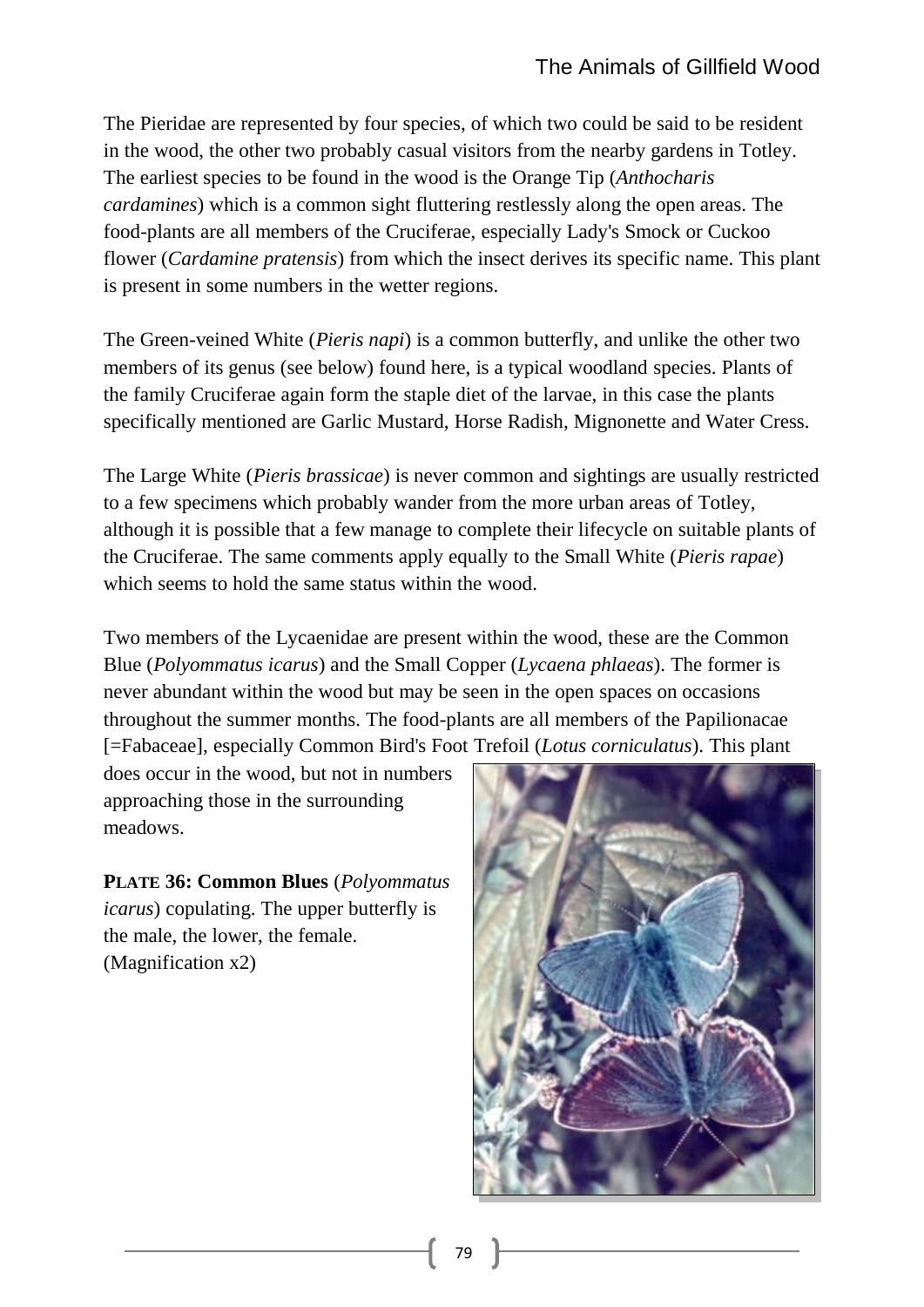# THE STUDY OF A WOOD BOD BOB Warburton

The Small Copper is an unobtrusive butterfly and is probably present in larger numbers than sightings may suggest. The food-plants are members of the Dock family (*Rumex spp*.) and these are present in some numbers throughout the area.

Three of the splendid members of the Nymphalidae may be found in good years although the presence of one of these depends upon an influx from the Continent.

The commonest of the family is the Small Tortoiseshell (*Aglais urticae*) which emerges from hibernation in early spring (February 2lst is the earliest personal record). The larvae feed almost exclusively upon Nettle (*Urtica dioica*), and there are two broods per

year, which means that specimens may be seen throughout the year, with additional numbers migrating from the Continent during the summer

**PLATE 37: Small Tortoiseshell** magnified  $x2$ 



The Peacock (*Inachis io*), arguably our most attractive butterfly, is always rare and one or two per season is the usual count. The food-plant is again Nettle and there seems little reason why this species is not as common as the preceding one. It may be that it is nearing the northern limit of its range, for it is noticeable that the distribution maps for the species thin out rapidly northwards, until there is a virtual absence from Scotland.

**PLATE 38: Peacock** magnified x2.

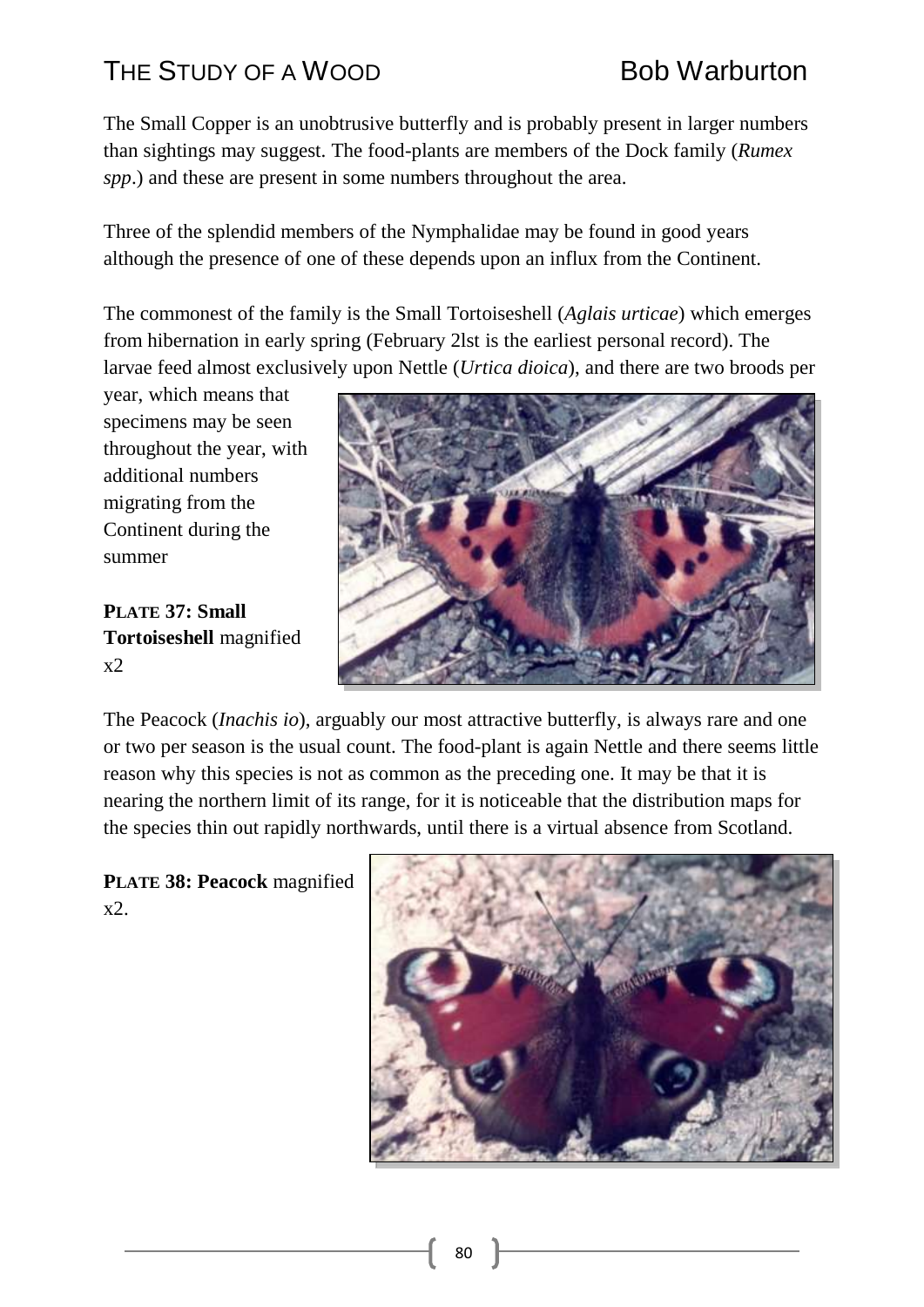Numbers of the beautiful Red Admiral (*Vanessa atalanta*) are liable to fluctuate quite severely from year to year, although there are usually one or two specimens seen each year in autumn. The adult insect arrives in spring from the Continent although it is accepted that a few may survive the winter in hibernation. The larvae feed upon Stinging Nettle, and the adults emerge in late summer.

Since these three species feed upon the Stinging Nettle (*Urtica dioica*), there seems little reason why they should be seen frequently in Gillfield, as there are few plants of that species to be found. All three are, however, known to visit Thistle flowers and the Red Admiral and, to a lesser extent, the Peacock, are known to be attracted to the sap from a wounded tree. It may be therefore, that the adults are attracted to the wood not as a possible site for egg-deposition, but merely for feeding from highly prized sources.

The Satyridae [Nymphalidae – Satyrinae] are represented by three species: the Wall Brown or Wall (*Lasiommata megera*), Meadow Brown (*Maniola jurtina*) and Small Heath (*Coenonympha pamphilus*).

The Small Heath is inconspicuous and although fairly common, its presence often can go undetected even by the trained eye. The foodplants are recorded as *Poa annua*, *Poa nemoralis* and *Festuca pratensis*.

The commonest by far is the Meadow Brown which may be seen during most fine summer days fluttering feebly along the paths and open spaces. The food-plant is a grass of the genus *Poa*, several species of which may be found in and around the wood.

**PLATE 39: Meadow Brown butterfly (***Maniola jurtina***)** magnification x2



The Wall Brown (or just Wall) is usually found sunning on the main path or on fence posts around the wood's margin. Grasses again form the food-plants, *Poa annua* and *Dactylis glomerata* being particularly noted. The status of this species within Gillfield Wood is confirmed each year, but the numbers seem quite small for what is usually regarded as a common species. Its northern limit seems to be very much further north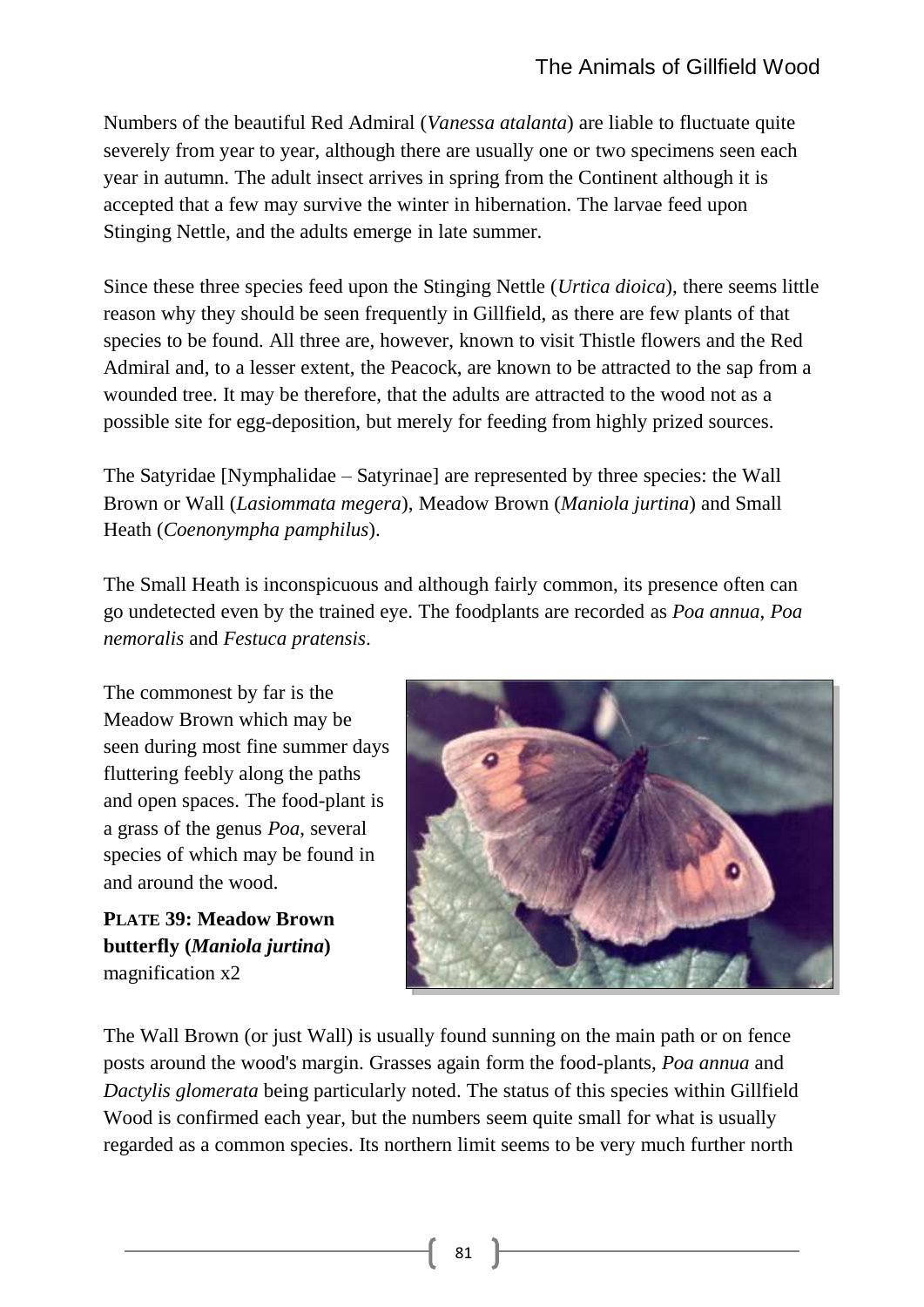## THE STUDY OF A WOOD BOD BOB Warburton

than Sheffield, and the wood's favourable location would tend to counteract any thinning-out of numbers if it were near the limit of its range.

### **Lepidopteran Bibliography**

| Howard T.G.       | <b>South's British Butterflies</b> | Warne 1973   |
|-------------------|------------------------------------|--------------|
| Ford E.B.         | <b>Butterflies</b>                 | Collins 1945 |
| Higgins & Riley   | Butterflies of Britain and Europe  | Collins 1970 |
| Beaufoy S. & E.M. | Butterflies of the Wood            | Collins 1953 |

### **DIPTERA**

A great deal of time has been spent since early last summer (1974) in an attempt to identify some of the members of this Order, which seems sadly neglected by the majority of entomologists. This has proved very time-consuming and only the more prominent members of the group have been attempted. The difficulty has been finding an expert locally who could give advice and help when necessary, so it was very gratifying to visit Doncaster Museum and be able to verify my own identification with Peter Skidmore of the Museum's staff.

The following species have been positively identified from photographs or from detailed descriptions when photography proved impossible.

*Tipula paludosa* is a member of the Suborder Nematocera and is one of the Tipulidae or Craneflies. This species is quite common in the wetter areas of the wood, and the larvae ('leatherjackets') live in the soil, where they feed upon the roots and stems of a wide range of plants.

Painfully obvious, but by no means common, is the Cleg or Horsefly, *Haematopota pluvialis*, which inhabits many areas of the wood, but seems to prefer the damp parts.

**PLATE 40: Horsefly (Haematopota pluvialis)** magnified x6.

Only the female feeds upon blood, and these insects can give a very painful bite which causes discomfort for several days on occasions. The

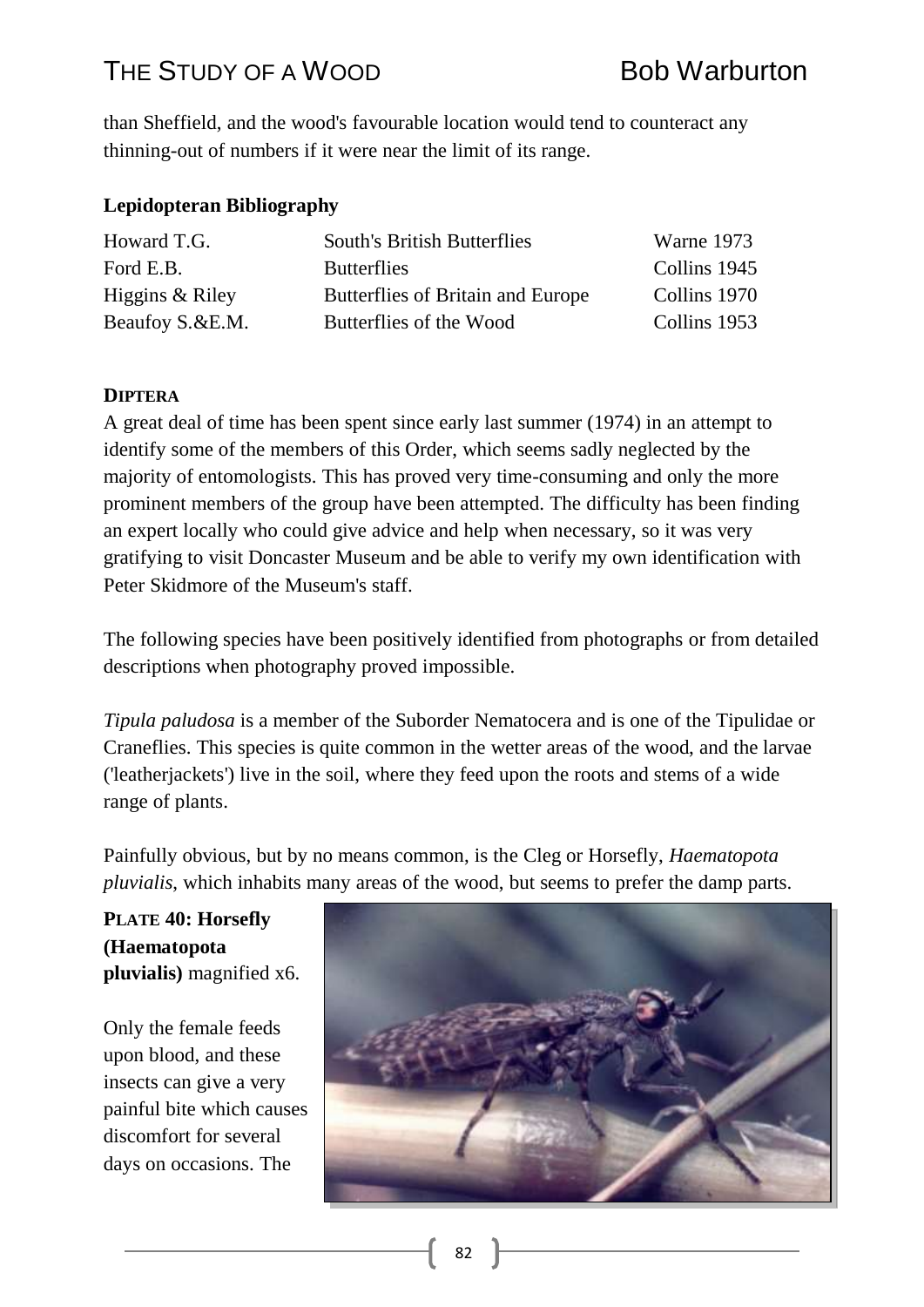male is said to feed upon nectar, although I have not yet seen one in Gillfield. The larvae are carnivorous and live in the soil or under the bark of dead trees. This species is worthy of note because of the beautiful iridescent colours of the eyes, found in other members of the Tabanidae.

Several members of the family Syrphidae may be found in the wood during the summer months. These are those conspicuous flies which go under the umbrella title of Hover Flies; there are almost 250 species in this family. One of the most colourful and abundant is *Syrphus ribesii* which is to be found on most flowers during the summer. A closely related species is the Marmalade hoverfly, *Syrphus balteatus*, is also common in the same localities. The larvae feed upon aphids (such as the common greenfly).

Two striking species are *Volucella bombylans* and *V. pellucens*, which both frequent flowers of Dog Rose. The life history of these species is quite fascinating, and totally different to any other flies found in the area.

**PLATE 41: Hoverfly** (*Volucella pellucens*). Magnification x 2.5



These large and very fine insects spend their larval stage in the nest of Bumblebees (*Bombus spp*.) and Wasps (*Vespa spp*.) respectively. *Volucella bombylans* is very variable in colouring, and this enables it to mimic the species of bee very closely. The larva of this species acts as a scavenger in the nest of *Bombus* spp., feeding upon the droppings of the bee larvae and also any of these which fall out of their cells. *V. pellucens* enters the nests of wasps quite unmolested and lays her eggs on the outside of the comb. The larvae hatch and fall into the space below the nest, which acts as a midden for the wasps, and in which they deposit their dead. Apparently, some larvae enter the nest proper and are allowed ready access by the normally vigilant and formidably armed wasps. The fly larvae apparently stimulate the wasp larvae to excrete and then feed upon this. They pupate in the nest and are allowed to emerge unharmed.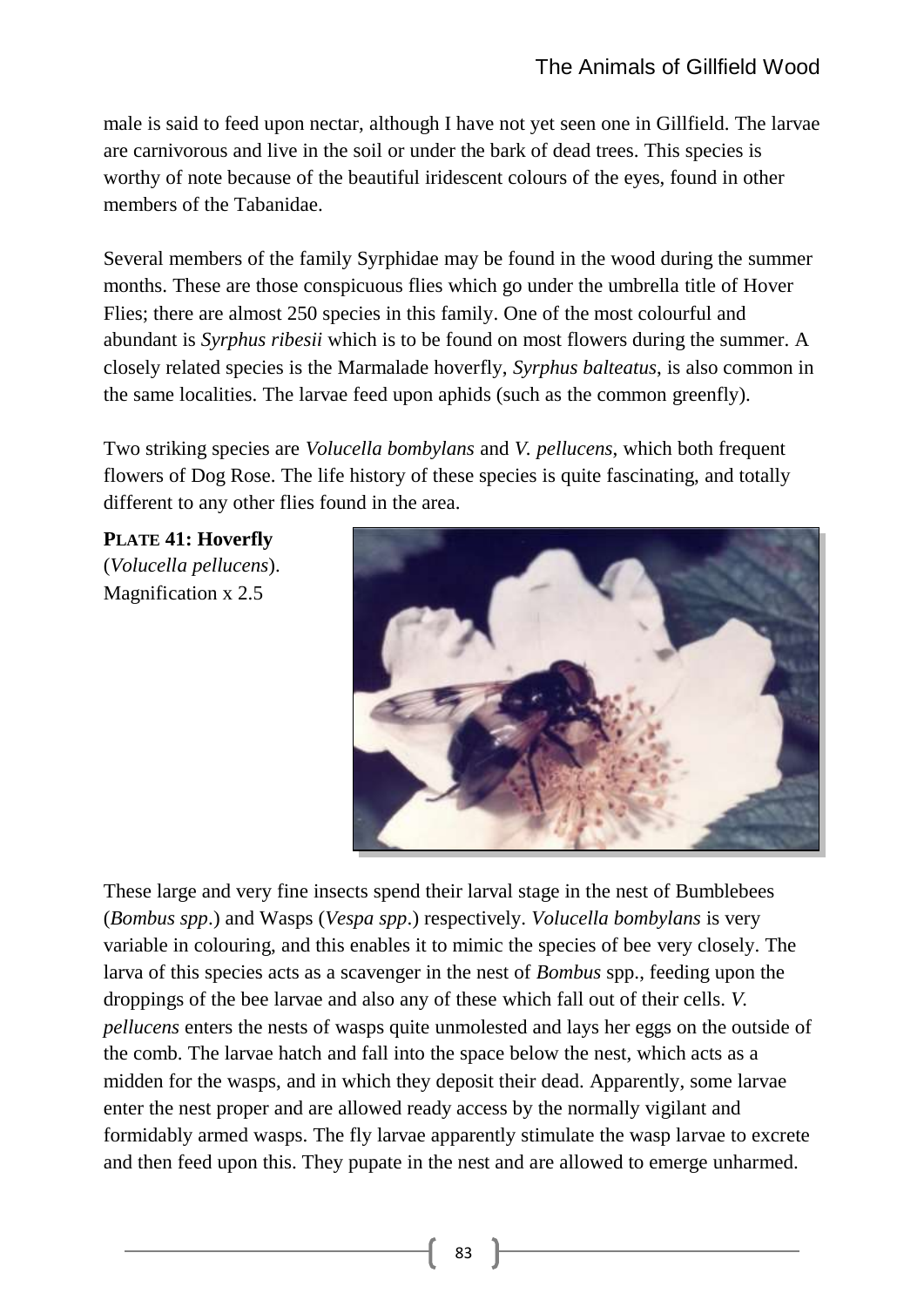# THE STUDY OF A WOOD BOD BOB Warburton

A very common species, which flies slowly around low plants, in contrast to the mercurial flight of the preceding species, is *Rhingia campestris*. This species may be easily distinguished by the oddly shaped head, which has a quite prominent 'snout'. The larvae feed on cow dung, which can be found in all the fields surrounding Gillfield Wood.

*Eristalis tenax*, and *E. horticola* are species which are usually referred to as Drone Flies, and the larvae are the familiar 'rat-tailed maggots' of old water-butts and similar sites containing stagnant, organically rich water. The adults are quite large flies and splendid hoverers, their predominant colours are shades of dark and light brown/yellow.

*Helophilus pendulus*, is fairly common and a striking sight with its brilliant colour scheme of yellow and black on flowers on a sunny day.

**PLATE 42: Sunfly, (***Helohilus pendulus***)**, magnified x2.5



The most uncommon of the Syrphids in the wood is also the largest, this is *Sericomyia borealis,* [=*S. silentis*] a most difficult insect to photograph, partly because of its rarity, but also because of its extremely shy nature and fast flight. The larvae are similar in appearance to those of *Eristalis spp*. and in habits although *S. borealis* [=*S. silentis*] is



recorded as being from "decomposing peat-sods and peaty, moorland pools" (Colyer and Hammond 1951).

**PLATE 43:** *Sericomyia borealis* **[=***Sericomyia silentis***]** magnified x2.2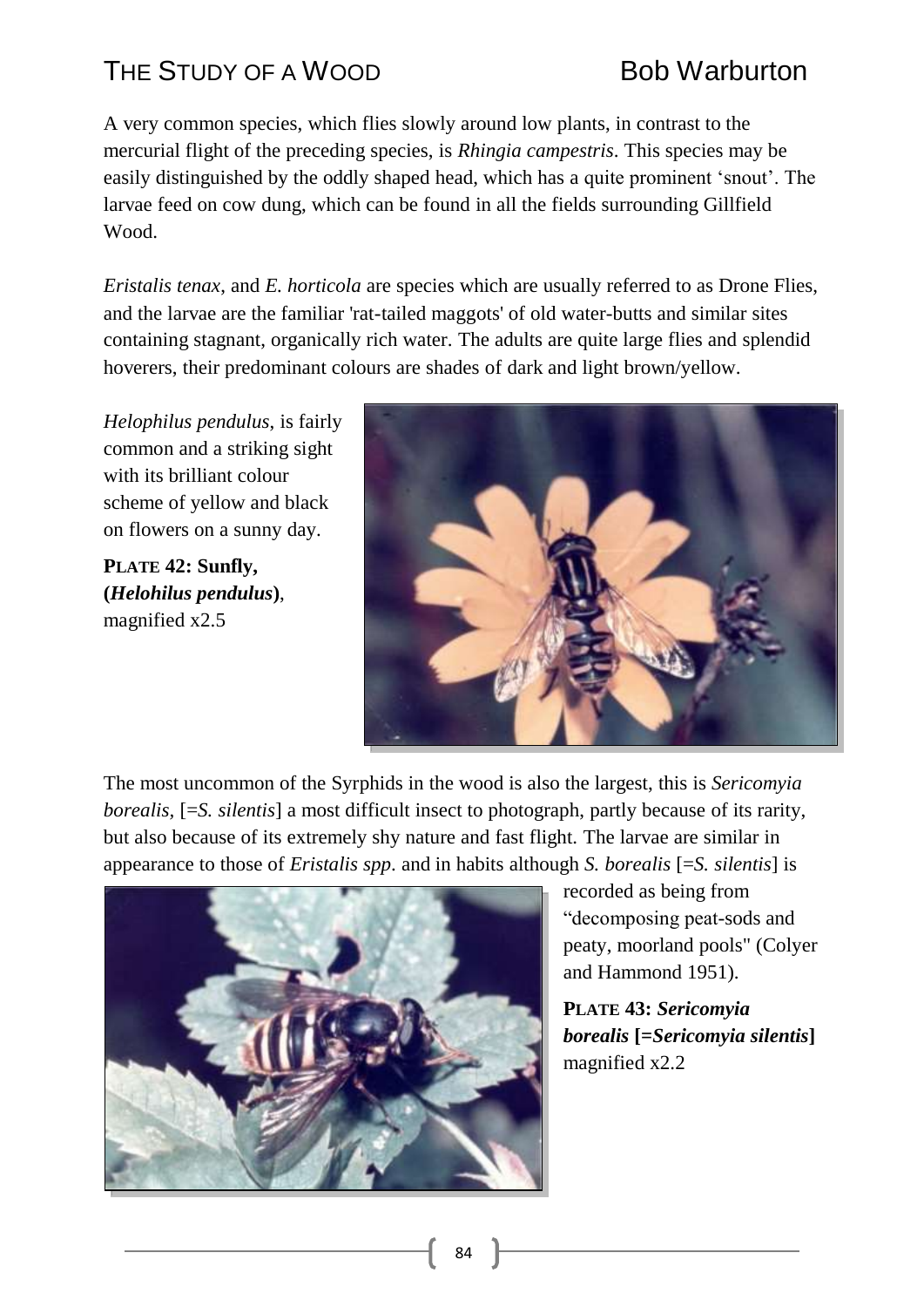A species which could easily be taken for a member of the Hymenoptera is *Xylota segnis*. This insect has the habit of folding its wings over its back rather like a sawfly or wasp and is coloured black and yellow brown to complete the illusion. In the context of Gillfield Wood this must be regarded as quite rare and has been recorded on very few occasions.

Another mimic of the Bumble Bee is *Merodon equestris*, which is the pest of gardens known as the Narcissus Fly. This is very similar in build and to *V. bombylans*, and the adults have the same habits and flight. The larvae however, feed upon the bulbs of Narcissus and allied plants.

These are the members of the Syrphidae which have been identified thus far in Gillfield. I am anticipating many more to add to this list, but the full range of these fine insects will not be available for study until June at the earliest. I find that they are extremely interesting as a group, especially the fascinating and widely divergent life-histories, so unlike the Lepidoptera, which all, (with the exception of the Large Blue), conform to the same basic pattern.

The first flies to be seen each year seem always to be Dung Flies (*Scathophaga spp*). These are very interesting, since they do not live exclusively on dung, as their name would tend to suggest. The adults are known to be predators of other species of Diptera, and I have seen some of these species with freshly caught prey, although as yet I have not witnessed the actual catch.

**PLATE 44: A fly of the genus Scathophaga** was taken in late March 1975.

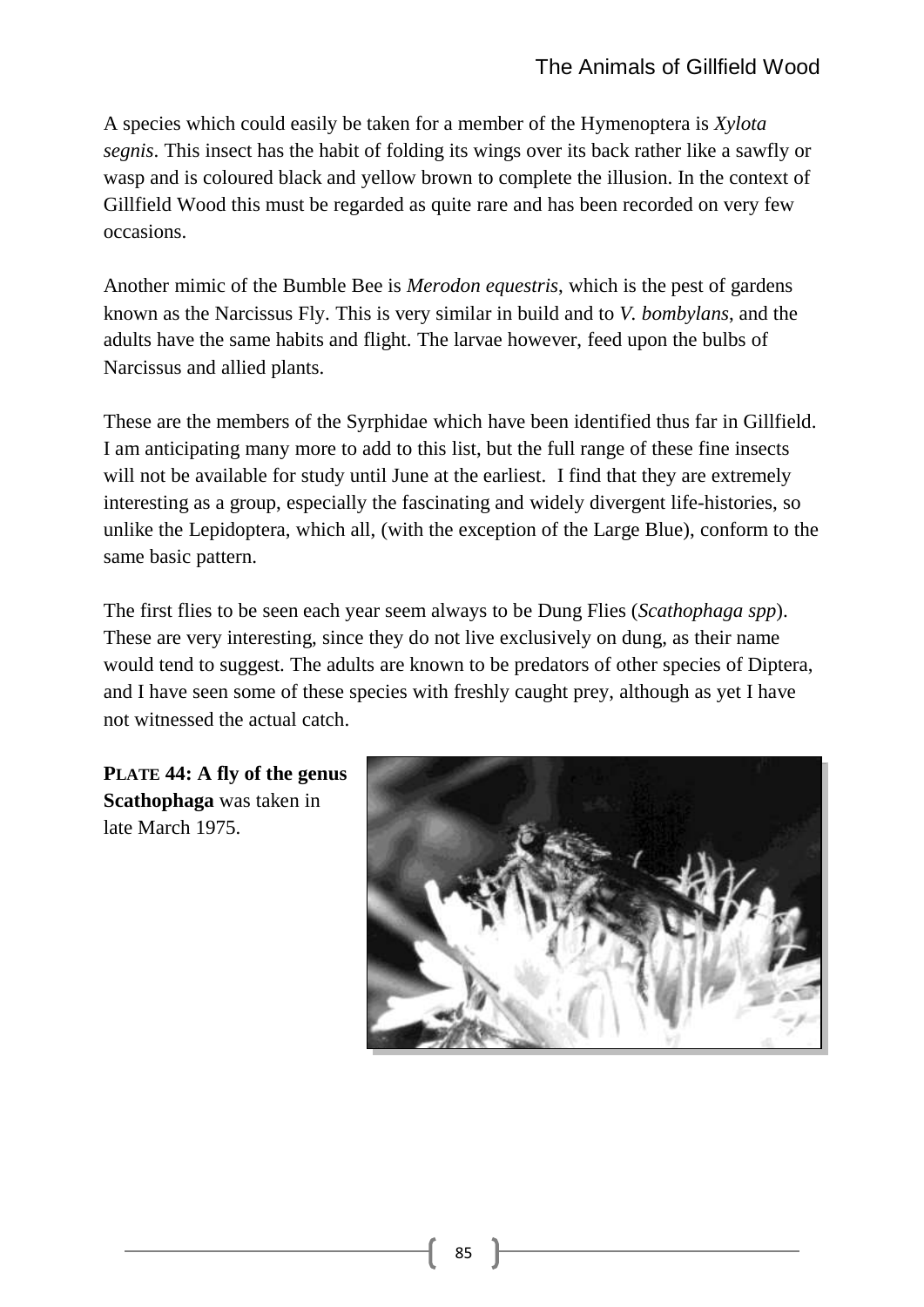The most interesting fly found so far is a Tachinid, *Servillea ursina* [*Tachina ursina*]. Flies of this family are parasitic, and their life-history is often incompletely documented. This latter point is certainly the case with this species. The adult emerges in very early spring, and I have recorded one in late March and early April for three successive years. This is a large fly, slightly like a very large and robust bluebottle, but rich brown in colour and very hairy. Its hosts are said to include Spurge Hawk Moth, Sycamore Moth, Common Quaker, and Mullein Moth. Since there are very few larvae of the Lepidoptera around so early in the season, and the imago has disappeared by April, it would seem that either the eggs or the larvae may undergo a dormant period before becoming active and finding a suitable host. There is no information available on this topic (this was the conclusion reached by Mr. Skidmore and myself after investigation of all the likely sources of information at Doncaster Museum - see report for April 16th 1975 page 133) for although the fly has been bred *from* larvae, apparently no-one has ever observed the deposition of the eggs.



**PLATE 45: Tachinid fly, (***Servillea ursina* **[=***Tachina ursina***])** magnification x2.5

The Bluebottle (*Calliphor vomitoria* [*or C. vicina?*]) is common throughout the months from spring to late autumn and may be seen sunning itself on trees or the path, or else visiting the droppings of animals. The other member of this Family Calliphoridae found in large numbers and identified, is the Flesh Fly, *Sarcophaga carnaria*, which is large and grey and has much the same habits as the preceding species.

The commonest large fly is *Mesembrina meridiana*, which is most easily found by searching the trunks of trees in fine weather, when the adults will be sunning. This is a large black fly with distinctive orange patches at the base of each wing. This and the two following species belong to the Muscidae, which includes such common species as the House Fly.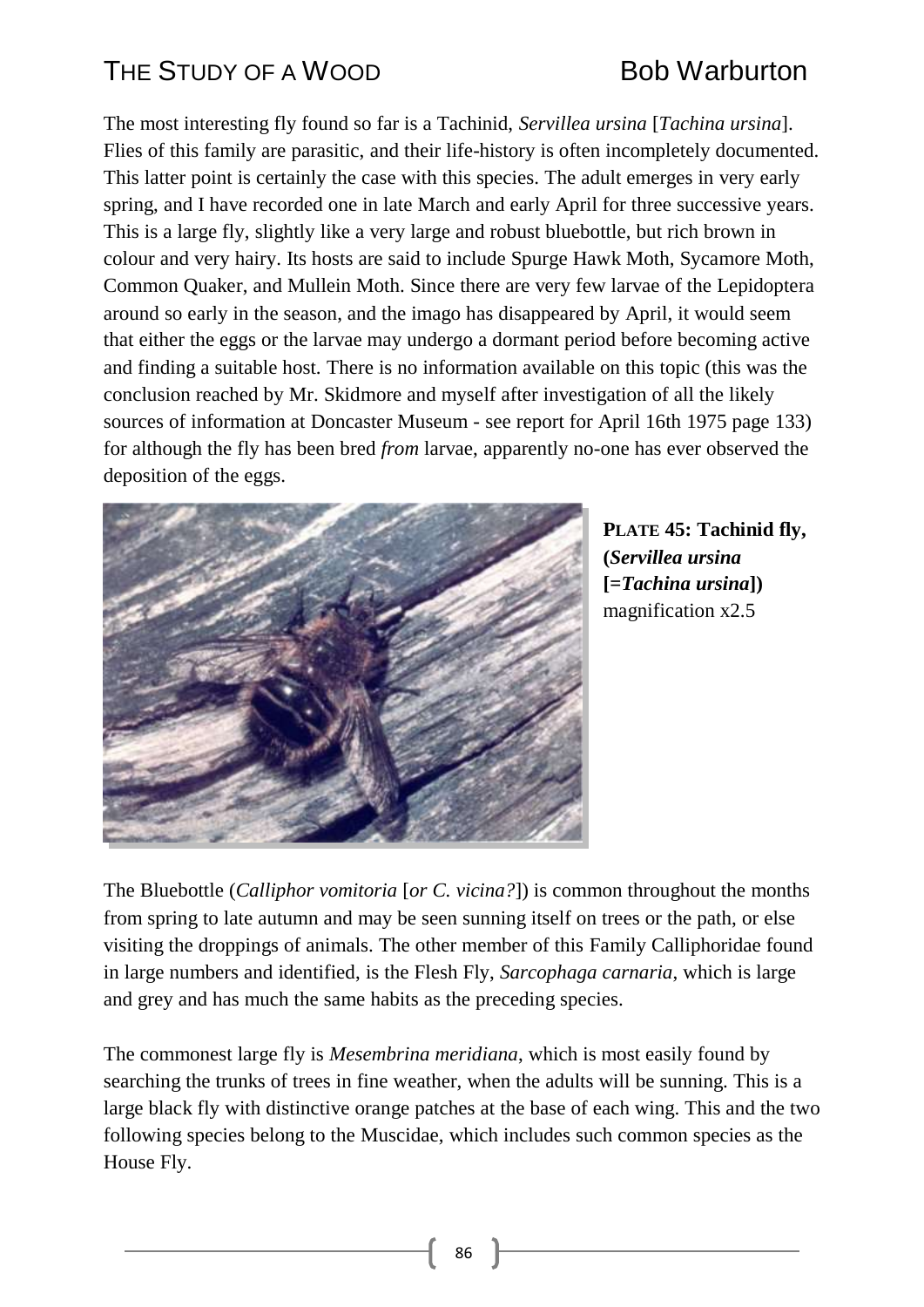*Graphomya maculata* is a rather common species which is remarkable in that sexual dimorphism is much more marked than in the majority of flies (minor differences, such as the proportions of the head and eyes are quite common in this Order), with the male predominantly brown on the abdomen, while the female has grey and black markings. The larvae are carnivorous and live in muddy puddles, in contrast to the last species, which is yet another in the long list of the Diptera which spend the larval stages in dung.

The last species in this family to be included, is likely to make its presence felt, and this is the Biting House Fly, or Stable Fly, *Stomoxys calcitrans*. This is almost identical in size and colouring to the well-known House Fly (*Musca domestica*) but is equipped with a rigid and non-retractile proboscis with which it pierces the skin of mammals for blood.

### **Dipteran Bibliography**

| Colyer & Hammond | Flies of the British Isles | Warne 1951  |
|------------------|----------------------------|-------------|
| Burton J.        | Oxford Book of Insects     | O.U.P. 1968 |

### **COLEOPTERA**

The Order Coleoptera is quite well-represented in the wood, but again, a self-imposed ban on collection has hindered the identification of many species. Further work on this point should provide many more species during the coming season.

Of the Adephaga, the sub-order of carnivorous beetles, two specimens may be found and identified fairly easily. The first of these is the Violet Ground Beetle (*Carabus violaceus*). This is a large insect with a distinctive violet sheen on the margins of the thorax and elytra. It is entirely carnivorous in habits, as is the larva, preying upon caterpillars and any insect which can be subdued. (The famous French naturalist, Fabre, said of this subfamily "they are frenzied murderers"). The other Ground Beetle identified is *Harpalus rufipes* which, although much smaller and dull black with red legs, has much the same habits as its larger relation.

The other sub-order of the Coleoptera, the Polyphaga, contains insects which show a great variety in size, shape, colour, and life-history. The most unusual of these found in Gillfield was the Burying Beetle (*Nicrophorus humator*). This is a large beetle, entirely black in colour except for the antennae, which are reddish yellow. Although the beetle is very robust in build, it can nevertheless fly very well, and reaches its objective, usually carrion, guided by its keen sense of smell. This insect is almost unique, in that it not only buries small animals to form a food supply for the larvae, but also exercises considerable maternal (?) care over the eggs, and subsequently actually provides the first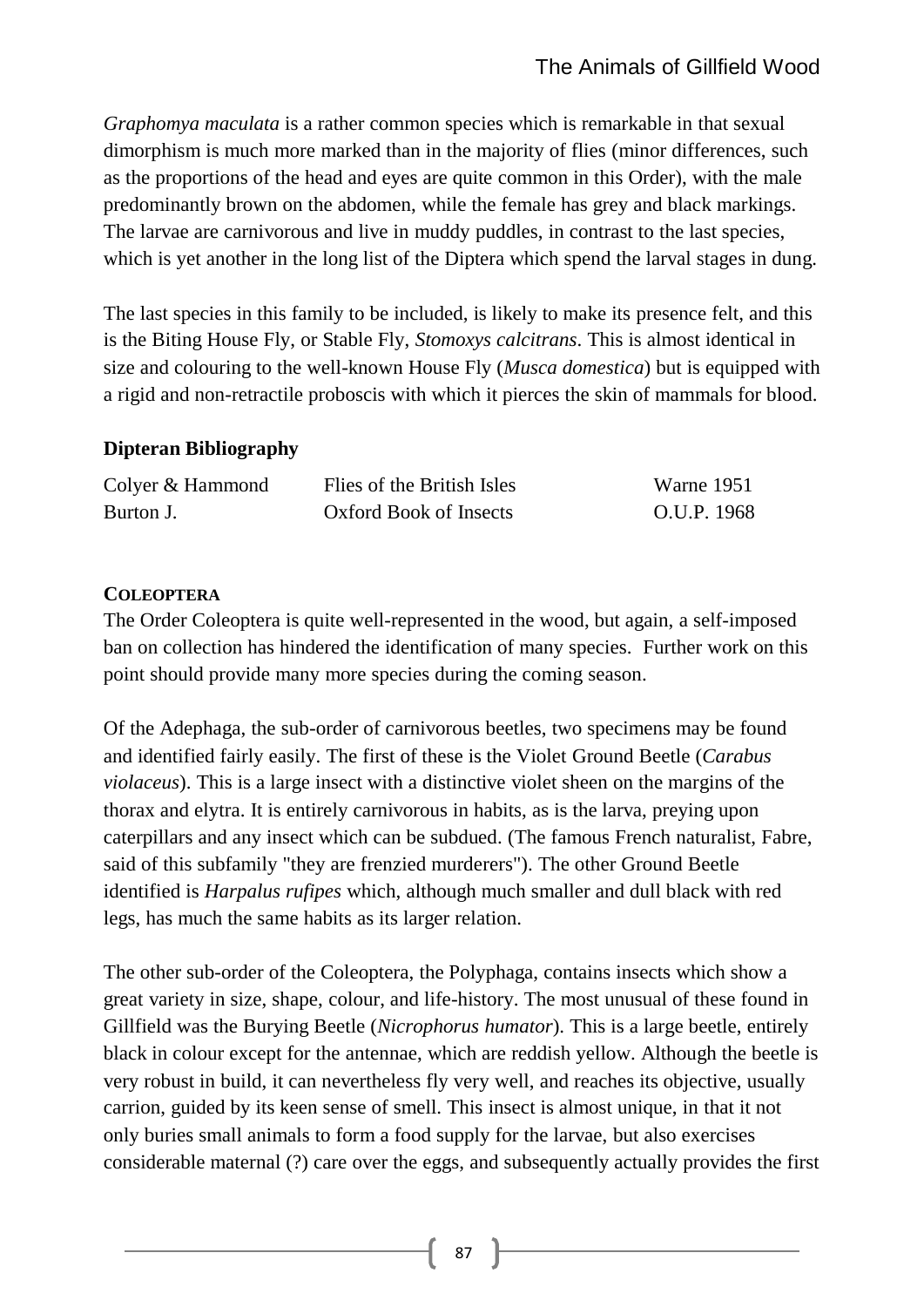# THE STUDY OF A WOOD BOD BOB Warburton

instar larvae with pre-digested food. This species is a member of the family Staphylinidea which, contains the small Staphylinid beetles, typically with small rectangular elytra and an exposed abdomen.

The Diversicornia include the familiar Skipjack and Soldier beetles, both of which have representatives in the wood. Soldier beetles (*Cantharis spp*.) may be seen on almost every head of Umbelliferous flowers during good weather. These are carnivorous beetles, although I have never actually seen one of these soft-bodied insects with its prey.

The fascinating Skipjacks, with their unique ability to right themselves from an inverted position by a tension mechanism between thorax and abdomen, are the adult stage of the well-known 'wire-worm', although the two species found in the wood are quite innocent of any damage to growing crops. The larger of the two is *Melanotus rufipes* [=*M. villosus*] which is dark brown and occurs in rotten wood. *Corymbites cupreus* [=*Ctenicera cuprea*] is slightly smaller and described as "local in distribution" (Linssen E.F, 'Beetles of the British Isles' Warne 1959). It lives in grass and is easily distinguished by its conspicuous pectinate antennae.

### **PLATE 46: Skipjack Beetle (***Corymbites cupreus***) [=***Ctenicera cuprea***] magnified x3.**



The familiar and common Ladybird belong to the super-family Clavicornia, and two of these, *Coccinella septempunctata* (7-spot Ladybird); and *Adalia decempunctata* (10-spot Ladybird), have been identified. The closely related *A. bipunctata* (2-spot Ladybird) has not been recorded, but it seems hardly likely, in view of its abundance elsewhere in the district, that it is not present in some numbers. The life-history of this familiar insect is very well-documented, both the adult and larva being rapacious predators of aphids. Another member of this group found on one occasion is *Librodor hortensis*, [=*Glischrochilus hortensis*] a small black beetle with four reddish spots on the elytra.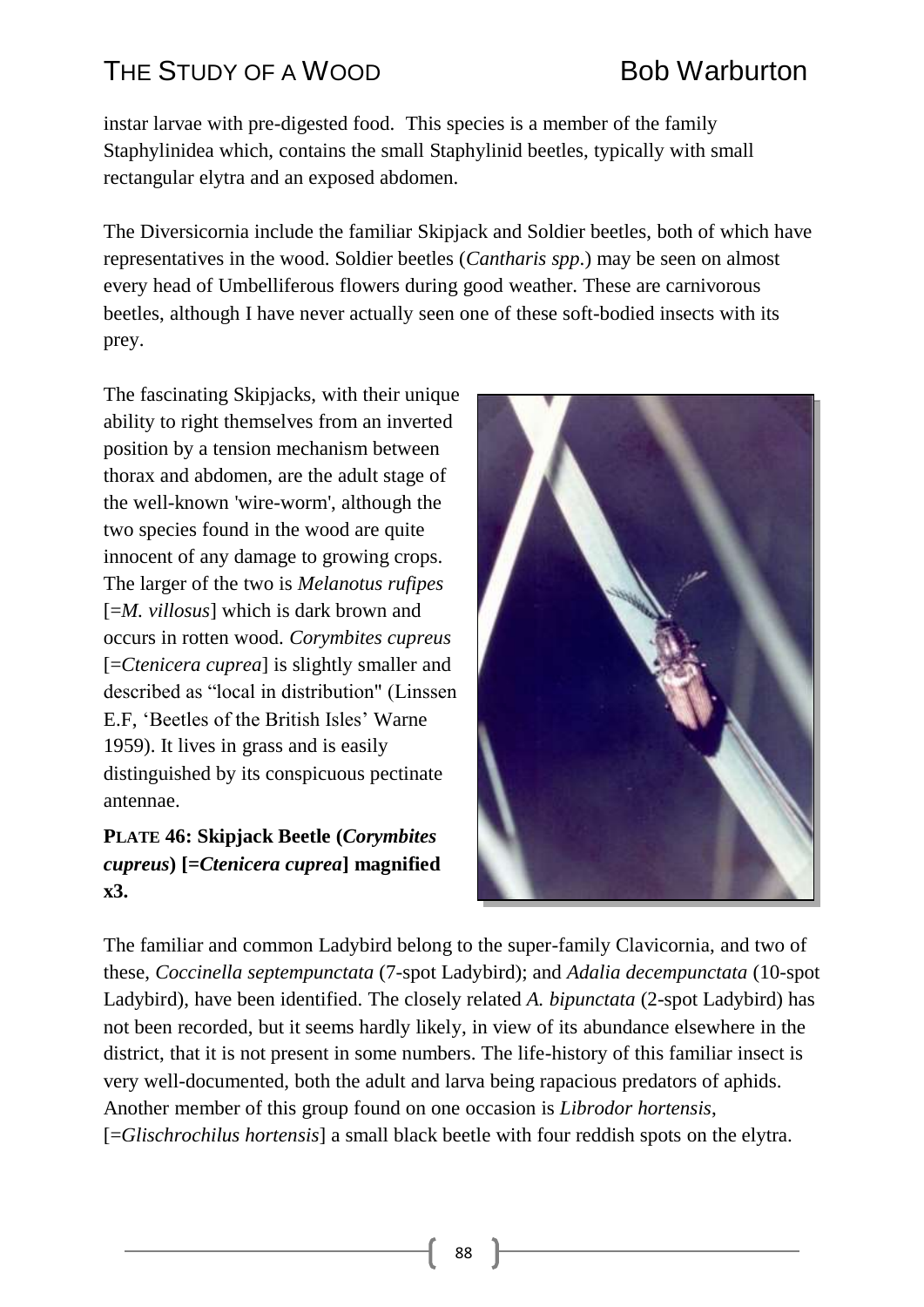This insect was found under bark on a dead tree and is described by Linssen as "rather local in distribution". Further visits to the same stump have produced no specimens.

A common insect is the Cardinal Beetle (*Pyrochroa serraticornis*) which may be found as an adult, larva, or pupa with regularity under bark on dead tree stumps. As its name suggests, the adult is brilliant red, and a most attractive insect.

Less attractive, not least in its habits, is *Aphodius rufipes*. This is a medium sized Dung Beetle which can sometimes be seen flying clumsily along the path. It is brown in colour and is often found to be carrying several small mites which are parasitic and feed from the flexible joints between the tough exoskeleton. This is the only member of the Lameliicornia which has been found so far in the study area, although another species, *Sinodendron cylindricum*, has been taken from rotten wood not far away.

The Longhorn Beetles, the Cerambycidae, have but two species in the wood, *Rhagium mordax* and *Strangalia maculata* [=*Rutpela maculata*]. Several larvae of the former have been taken from old stumps, but only one adult has been seen so far. This species, unlike many of the Longhorns, has not been proved to do any damage to living trees. *S. maculata* is found on flowers, especially those of the Umbelliferae and Dog Rose. It is a rather variable beetle in colour, the brightest specimens being bright yellow and black, and the dullest, light and dark brown. Although I was familiar with this species, 1975 was the first year that I have seen it in Gillfield Wood, similar sunny weather and the same localities in previous years revealing no trace of this conspicuous beetle.

### **Coleoptera Bibliography**

Linssen E.F. Beetles of the British Isles Warne 1959 Burton J. Oxford Book of Insects O.U.P.1968



**PLATE 47: Mining bee (Andrena armata [=Andrena fulva])** magnified x3.

Photographed at the entrance to its hole. The specimen figured here is a female. The male is not so densely hairy.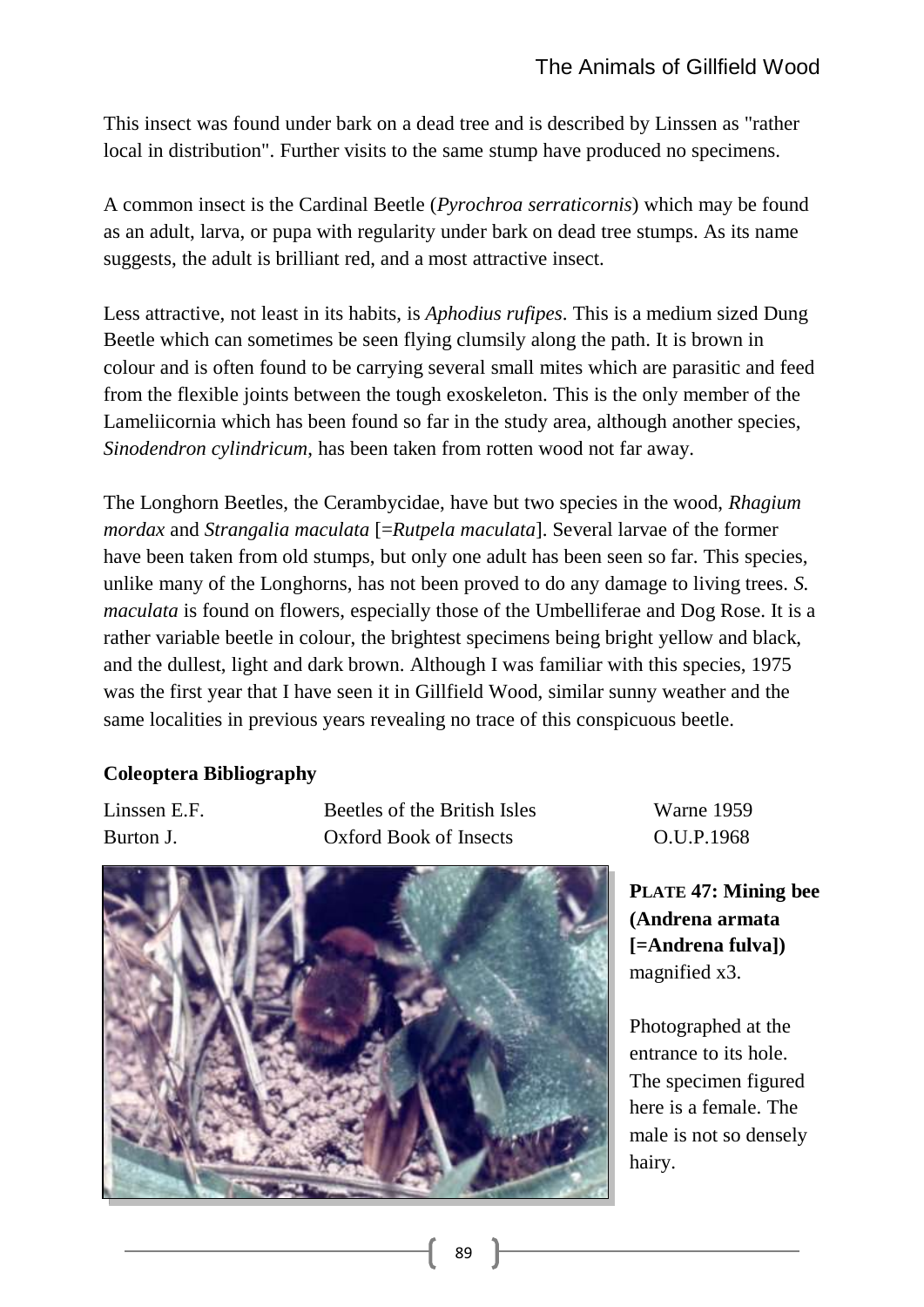## THE STUDY OF A WOOD BOD BOB Warburton

**ARTHROPOD SPECIES LIST**

## SNHS - Totley (VC57) 09/09/1979  $A = \text{Totley } (43/3079)$  - verge and meadow B to D Gillfield Wood  $B = 43/3078$   $C = 43/3178$   $D = 43/3179$ Centipede *Lithobius variegatus* A Millipede *Tachypodoiulus niger* D Mite Galls *Eriophyes megalonyx* [? Not in NBN data] on Sycamore B, D *E. macrorhynchus aceribus* [=*Aceria macrorhynca*] on Sycamore B, D *E. laevis inaugulis* on Alder B, C, D *E. axillare* on Alder B, C *E. aucupariae* [? Not in NBN data] on Rowan C *E. brevitarsis* [=*Acalitus brevitarsus*] on Alder C *E. goniothorax typicus* on Hawthorn D Earwig *Forficula auricularia* A, B Froghoppers *Aphrophora alni* D (Derbyshire) *Neophilaenus lineatus* B *Philaenus spumarius* A, B, C *Oncopsis carpini* C Psyllid Gall *Psyllopsis fraxini* on Ash B, C Damselbugs *Dolichonabis limbatus* [=*Nabis* (*D.*) *limbatus*] B *Nabis flavomarginatus* B Flower Bug *Anthocoris nemorum* B, C Capsid Bugs *Lygocoris contaminatus* [=*Neolygus contaminates*] B *L. lucorum* [=*Apolygus lucorum*] D *L. pabulinus* B, C, D *Monalocoris filicis* B *Plagiognathus arbustorum* D Grassbug *Stenodema holsatum* B, C Ground Beetles *Pterostichus diligens* A *P. madidus* A *Trechus quadristriatus* A Soldier Beetle *Rhagonycha fulva* B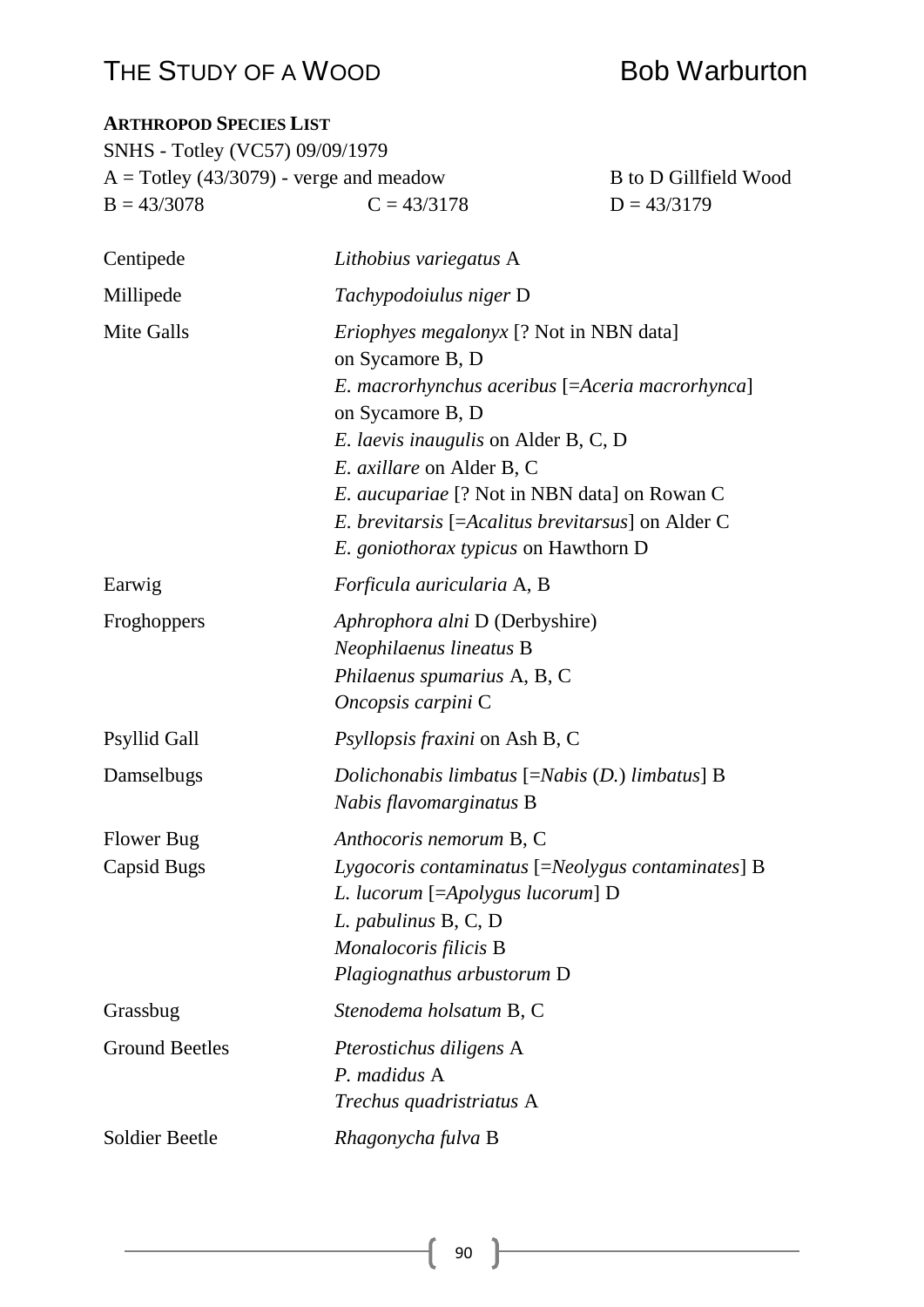| Ladybirds             | Coccinella septempunctata A, B, C, D<br>Propylea quattuordecimpunctata D<br>Thea 22-punctata [=Psyllobora vigintiduopunctata] A                                                                                                                                                                                                                                                  |
|-----------------------|----------------------------------------------------------------------------------------------------------------------------------------------------------------------------------------------------------------------------------------------------------------------------------------------------------------------------------------------------------------------------------|
| Rove Beetle           | Anaspis frontalis B<br>Staphylinus olens $[=Ocypus$ olens] A                                                                                                                                                                                                                                                                                                                     |
| Large White Butterfly | Pieris brassicae B                                                                                                                                                                                                                                                                                                                                                               |
| Craneflles            | Tipula lateralis C<br>Tipula marmorata $[=\]$ Tipula confusa] A<br>Tipula paludosa A, B, C, B                                                                                                                                                                                                                                                                                    |
| <b>Biblonid flies</b> | Dilophus febrilis A, B                                                                                                                                                                                                                                                                                                                                                           |
| Gall Midges           | Asphondylia sarothamni gall on Broom B<br>Dasineura crataegi gall on Hawthorn A<br>D. filicana [? Not in NBN data] gall on Bracken B<br>D. kiefferiana gall on Rosebay Willowherb B, C, D<br>D. ulmaria gall on Meadowsweet D<br>D. urticae gall on Nettle A, D<br>Hartigiola annulipes gall on Beech B<br>Macrodiplosis dryobia [=Macrodiplosis pustularis]<br>gall on Oak B, C |
| Snipefly              | Rhagio tringarius C                                                                                                                                                                                                                                                                                                                                                              |
| Empids                | Hybos culiciformis B, C<br>Platypalpus nigritarsis B                                                                                                                                                                                                                                                                                                                             |
| Big-headed Fly        | Cephalops semifumosus [=Cephalops varipes] B                                                                                                                                                                                                                                                                                                                                     |
| Pointed-wing Flies    | Lonchoptera furcata D<br>L. lutea B                                                                                                                                                                                                                                                                                                                                              |
| Hoverflies            | Baccha elongata D<br>Dasysyrphus albostriatus D (Derbyshire)<br>Episyrphus balteatus A, B, C<br>Eristalis arbustorum D<br>E. pertinax C<br>$E.$ tenax $B$<br><i>Melanostoma scalare B</i> (including killed by fungus)<br>Meliscaeva cinctella D<br>Neoascia podagrica B<br>Platycheirus albimanus D<br><i>P. clypeatus</i> B (killed by fungus), D                              |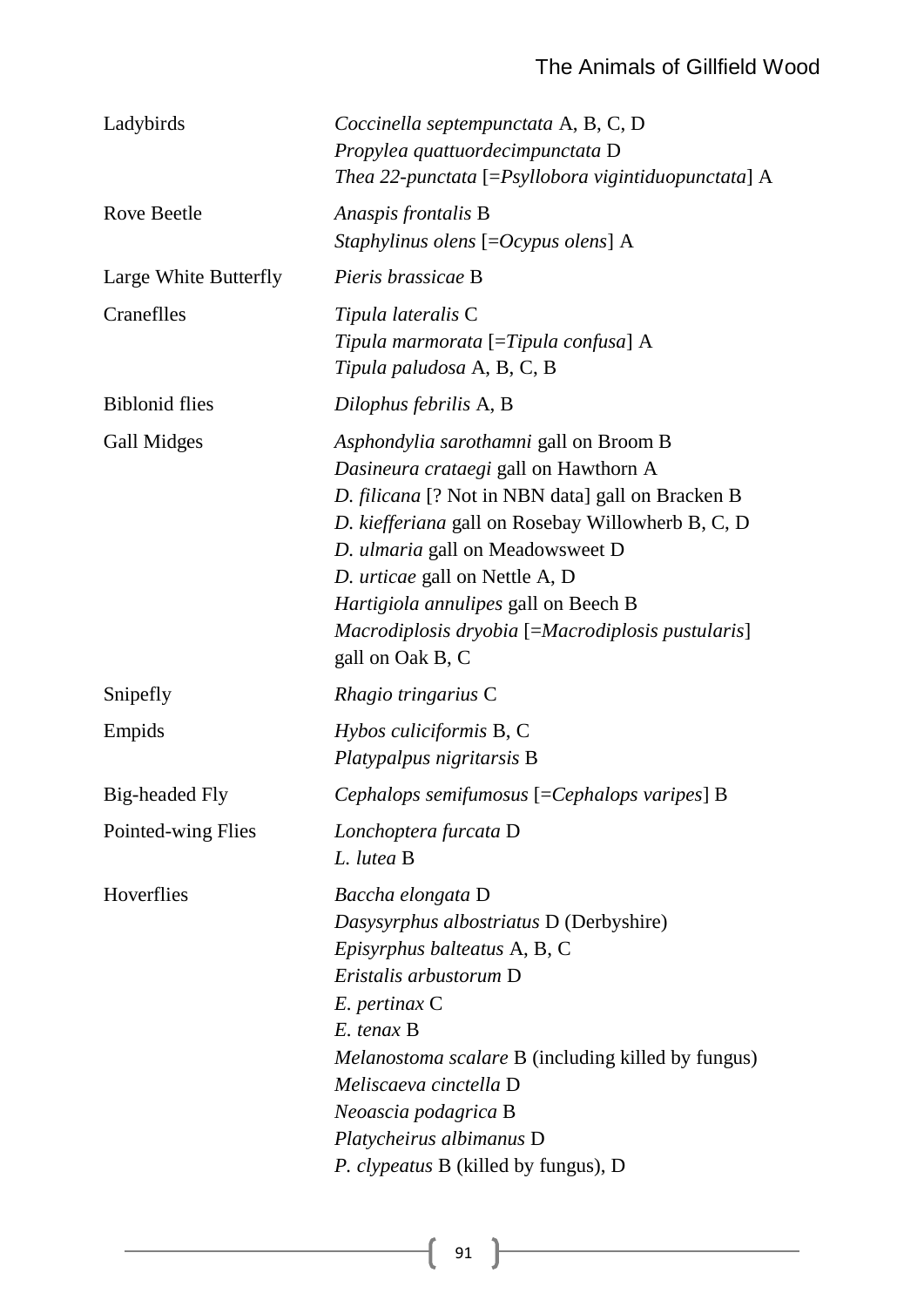| Hoverflies (cont'd) | P. peltatus B, D.<br>Syritta pipiens B, D<br>Syrphus ribesii B, D<br>Volucella pellucens B                                                                                                                              |
|---------------------|-------------------------------------------------------------------------------------------------------------------------------------------------------------------------------------------------------------------------|
| Acalypterates       | Lyciella decipiens [=Meiosimyza decipiens] C<br>Opomyza germinationis B<br><i>Phytomyza ilicis</i> [+ <i>agg.</i> ] <b>B</b> (gall on Holly)<br>Suillia imberbis C<br>S. laevifrons D<br>Tetanocera robusta C           |
| Fleshfly            | Sarcophaga aratrix D                                                                                                                                                                                                    |
| <b>Muscids</b>      | Mesembrina meridionalis [? Mesembrina meridiana] B<br>Morellia simplex A, C<br>Orthellia cornicina [=Neomyia cornicina] B<br>Polietes albolineatus [=Polietes domitor] B<br>P. lardarius C                              |
| Sawflies            | Aneugmenus padi C<br>Tenthredo schaefferi [=Tenthredo notha] A                                                                                                                                                          |
| Wasp Galls          | Andricus foecundatrix gall on Oak B<br>A. kollari gall on Oak B<br>Cynips divisa gall on Oak B, D<br>C. quercusfolii gall on Oak 8<br>N. numismalis gall on Oak D<br><i>Neuroterus quercusbaccarum</i> gall on Oak B, D |
| Red Ant             | Myrmica scabrinedis B, C                                                                                                                                                                                                |
| Social Wasps        | Vespula rufa A, B<br>V. vulgaris A                                                                                                                                                                                      |
| <b>Bumblebees</b>   | Bombus lapidarius A<br>B. lucorum A<br>B. pascuorum B, D<br>B. terrestris A                                                                                                                                             |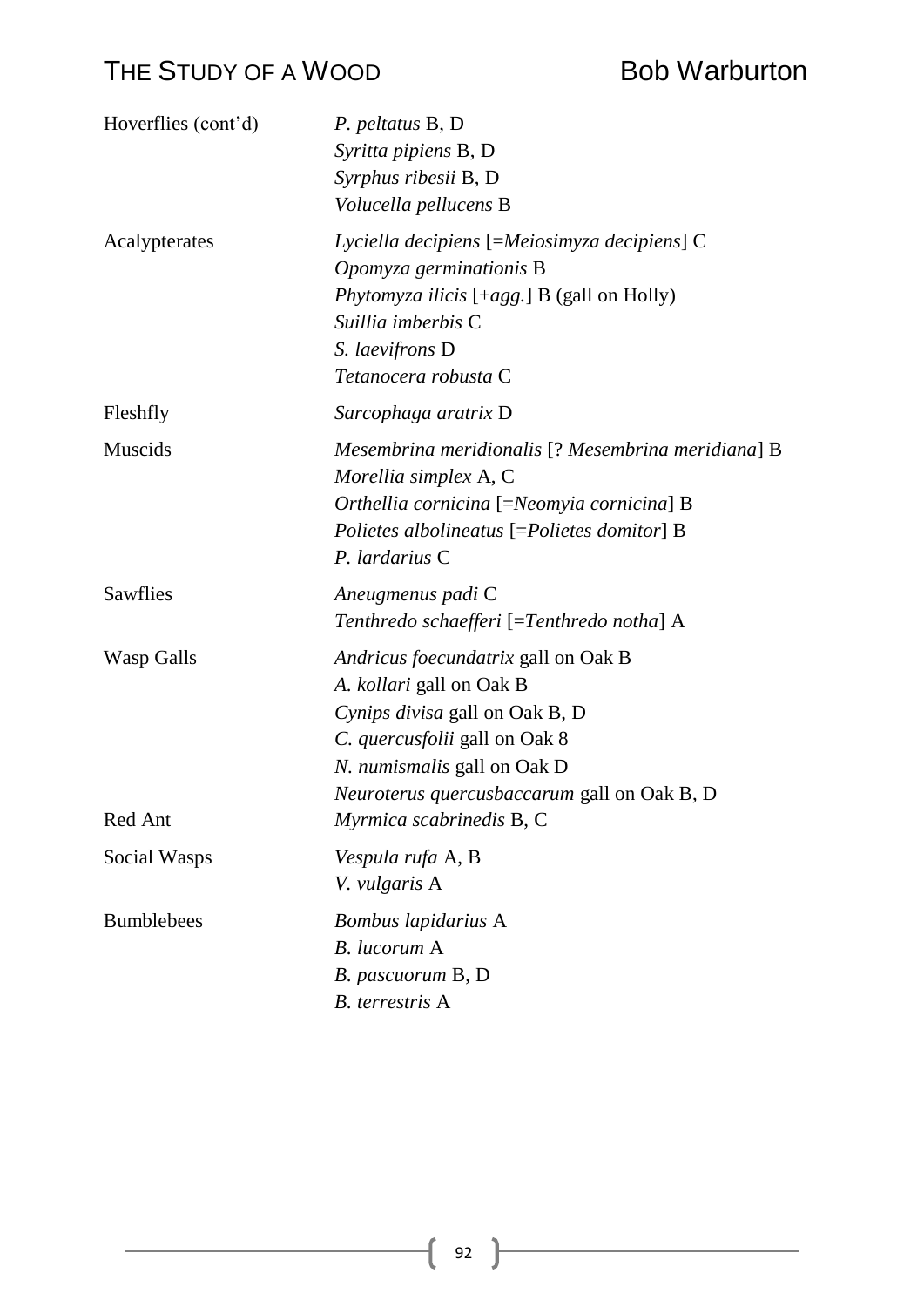This is the full list of animals observed in Gillfield Wood.

| Group                                                        | Animal (Scientific Name) | <b>Common Name/Label</b> |
|--------------------------------------------------------------|--------------------------|--------------------------|
| <b>PLATYHELMINTHES</b><br>(Flatworms)                        | Polycelis felina         |                          |
| <b>ANNELIDA</b> (Worms &<br>Leeches)                         | Glossiphonia complanata  | Leech                    |
| <b>ARTHROPODA</b>                                            |                          |                          |
| <b>CRUSTACEA</b>                                             | Gammarus pulex           | Freshwater Shrimp        |
|                                                              | Oniscus asellus          | Woodlouse                |
| <b>MYRIAPODA</b>                                             | Glomeris marginata       | Pill Millipede           |
|                                                              | Polydesmus complanata    | Flat-Backed Millipede    |
|                                                              | Lithobius forficatus     | Centipede                |
| <b>INSECTA (EXOPTERYGOTA) - INSECTS WITH NYMPHS</b>          |                          |                          |
| <b>Odonata</b> (Dragonflies $\&$<br>Damselflies)             |                          |                          |
| <b>Ephemeroptera</b> (Mayflies)                              | Baetis sp.               |                          |
|                                                              | Ecdyonurus sp.           |                          |
|                                                              | Heptagenia sp.           |                          |
| <b>Plecoptera</b> (Stoneflies)                               | Isoperla sp.             |                          |
|                                                              | Perla sp.                |                          |
| <b>Dermaptera</b> (Earwigs)                                  | N/A                      |                          |
| <b>Orthoptera</b> (Grasshoppers,<br>Crickets, Bush-Crickets) | Chorthippus brunneus     |                          |
| Psocoptera (Booklice)                                        | N/A                      |                          |
| <b>Hemiptera</b> (Bugs)                                      | Gercopis vulnerata       |                          |
|                                                              | Philaenus spumarius      |                          |
|                                                              | Velia caprai             | <b>Water Cricket</b>     |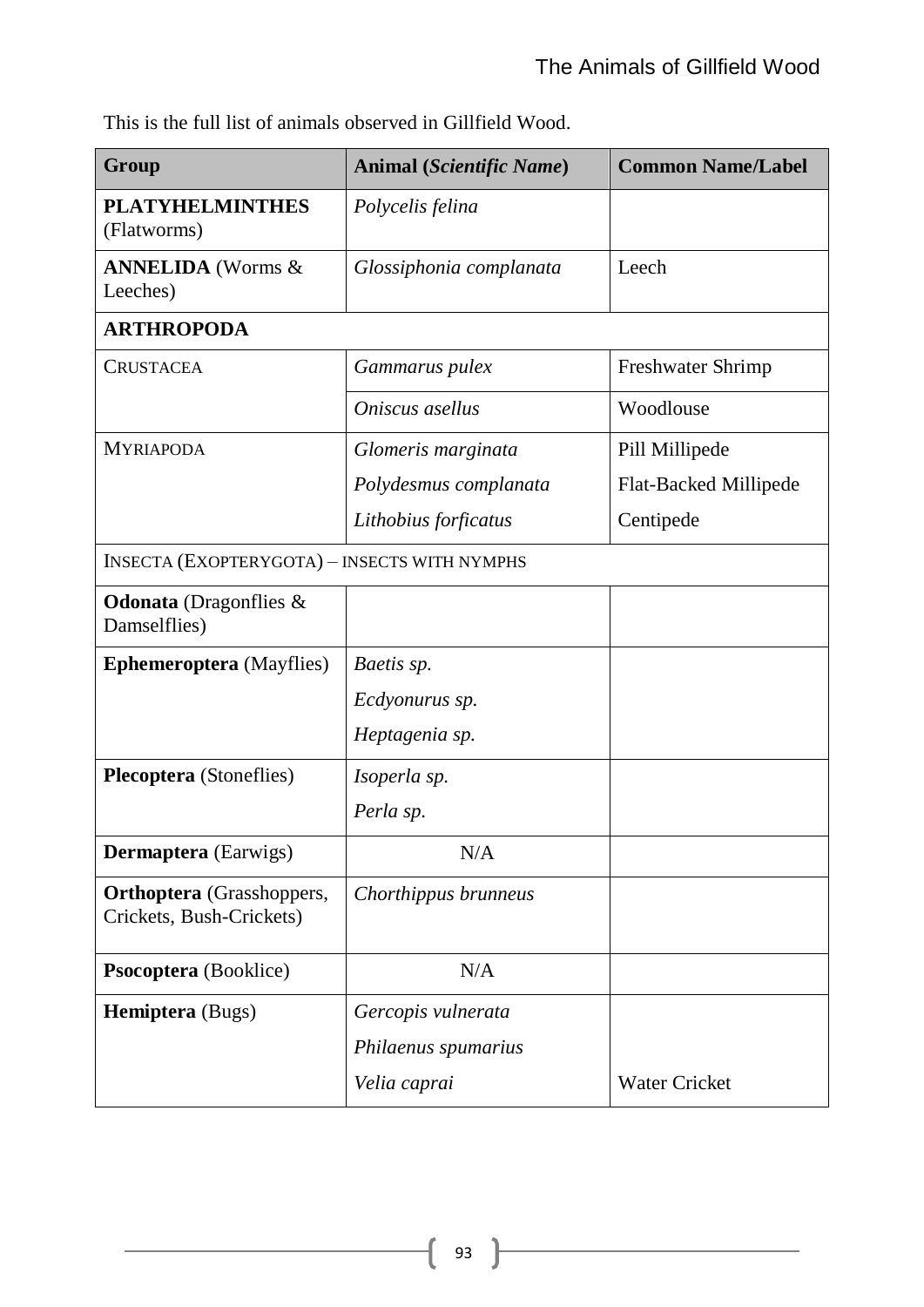| Group                                                               | <b>Animal (Scientific Name)</b>                                                                                                                                                                                                 | <b>Common Name/Label</b>                                                                                                                                                                                                              |
|---------------------------------------------------------------------|---------------------------------------------------------------------------------------------------------------------------------------------------------------------------------------------------------------------------------|---------------------------------------------------------------------------------------------------------------------------------------------------------------------------------------------------------------------------------------|
| INSECTA (ENDOPTERYGOTA) - INSECTS WITH LARVAE SHOWING METAMORPHOSIS |                                                                                                                                                                                                                                 |                                                                                                                                                                                                                                       |
| <b>Megaloptera</b> (Alderflies $\&$<br>Snakeflies)                  | N/A                                                                                                                                                                                                                             |                                                                                                                                                                                                                                       |
| <b>Neuroptera</b> (Lacewings)                                       | Chrysopa sp.                                                                                                                                                                                                                    |                                                                                                                                                                                                                                       |
| <b>Mecoptera</b> (Scorpion-Flies)                                   | Panorpa communis                                                                                                                                                                                                                |                                                                                                                                                                                                                                       |
| <b>Trichoptera</b> (Caddisflies)                                    | Philopotamus sp.                                                                                                                                                                                                                | <b>Web-Spinning Caddis</b>                                                                                                                                                                                                            |
| <b>Lepidoptera</b> (Butterflies $\&$ Moths)                         |                                                                                                                                                                                                                                 |                                                                                                                                                                                                                                       |
| Sub-Order Rhopalocera                                               | Ochlodes venata<br>Thymelicus sylvestris                                                                                                                                                                                        | Large Skipper<br><b>Small Skipper</b>                                                                                                                                                                                                 |
|                                                                     | Anthocharis cardamines<br>Pieris brassicae<br>P. rapae<br>P. napi<br>Lycaena phlaeas<br>Polyommatus icarus<br>Aglais urticae<br>Inachis io<br>Vanessa atalanta<br>Coenonympha pamphilus<br>Lasiommata megera<br>Maniola jurtina | Orange Tip<br>Large White<br><b>Small White</b><br>Green-Veined White<br><b>Small Copper</b><br><b>Common Blue</b><br><b>Small Tortoiseshell</b><br>Peacock<br>Red Admiral<br><b>Small Heath</b><br>Wall Brown<br><b>Meadow Brown</b> |
| Sub-Order Heterocera                                                | Hepialis humuli<br>Zygaena filipendulae                                                                                                                                                                                         | <b>Ghost Swift</b><br><b>Six-Spot Burnet</b>                                                                                                                                                                                          |
| <b>Diptera</b> (True Flies)                                         | Haematopota pluvialis<br>Pedicia rivosa<br>Tipula paludosa                                                                                                                                                                      | Horsefly<br>Cranefly<br>Cranefly                                                                                                                                                                                                      |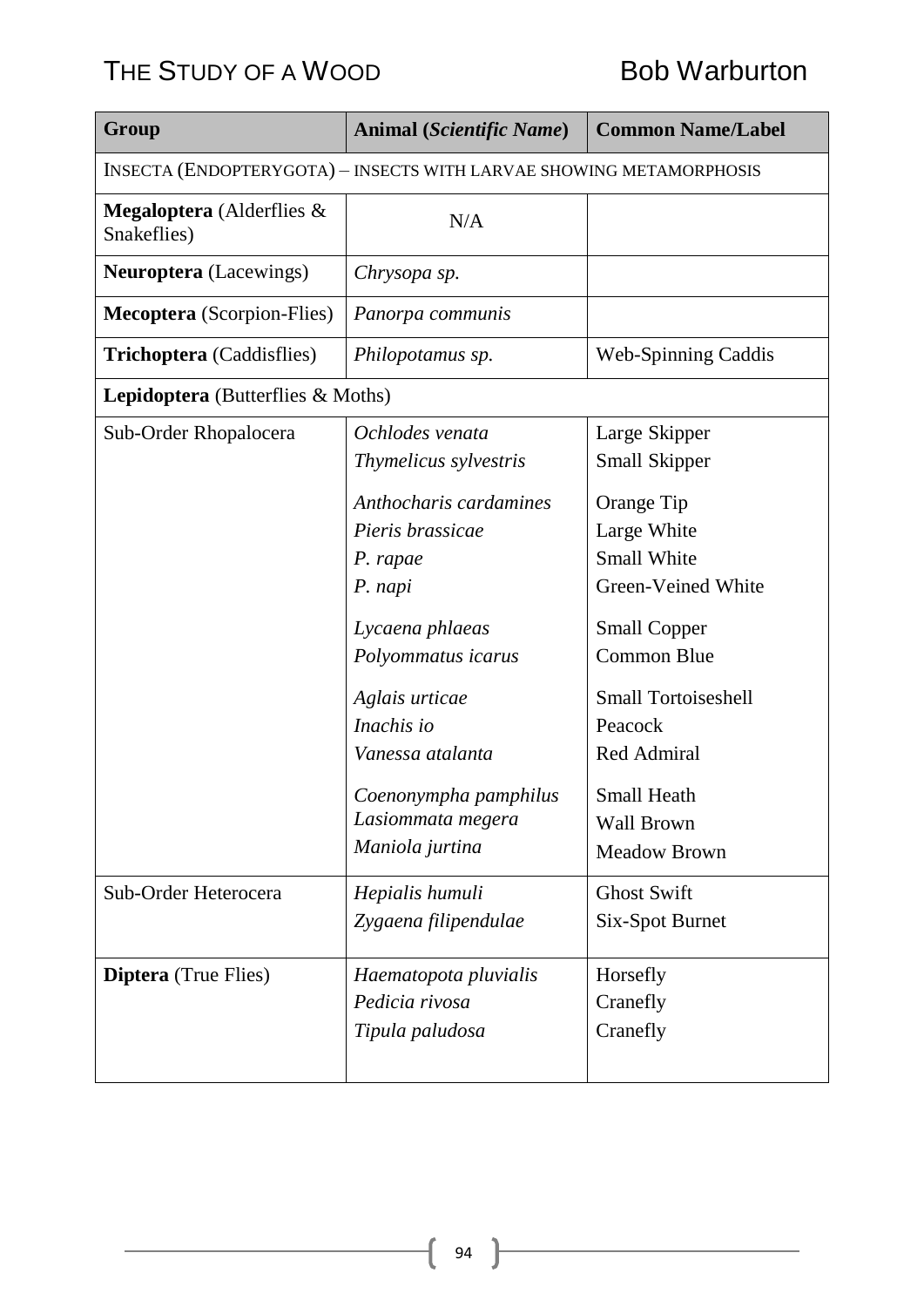## The Animals of Gillfield Wood

| Group                                                                 | <b>Animal (Scientific Name)</b>     | <b>Common Name/Label</b>    |  |
|-----------------------------------------------------------------------|-------------------------------------|-----------------------------|--|
| INSECTA - (ENDOPTERYGOTA) - INSECTS WITH LARVAE SHOWING METAMORPHOSIS |                                     |                             |  |
| <b>Diptera</b> (True Flies)                                           | Eristalis horticola                 | Drone-Fly                   |  |
|                                                                       | E. tenax                            | Drone-Fly                   |  |
|                                                                       | Rhingia campestris                  | Hoverfly                    |  |
|                                                                       | Sericomia borealis                  | Hoverfly                    |  |
|                                                                       | Syrphus balteatus                   | Hoverfly                    |  |
|                                                                       | S. ribesii                          | Hoverfly                    |  |
|                                                                       | Volucella bombylans var.<br>plumata | Hoverfly                    |  |
|                                                                       | V. pellucens                        | Hoverfly                    |  |
|                                                                       | Xylota lenta                        | Hoverfly                    |  |
|                                                                       | Helophilus pendulus                 | Sun-Fly                     |  |
|                                                                       | Merodon equestris                   | Narcissus - Fly             |  |
|                                                                       | Conops sp.                          |                             |  |
|                                                                       | Calliphora vomitoria                | <b>Blowfly</b>              |  |
|                                                                       | Mesembrina meridiana                |                             |  |
|                                                                       | Sarcophaga carnaria                 | Flesh-Fly                   |  |
|                                                                       | Scatophaga sp.                      | Dung-Fly                    |  |
|                                                                       | Servillea ursina                    | Parasitic Fly               |  |
|                                                                       | Stomoxys calcitrans                 | Stable-Fly                  |  |
| Hymenoptera (Bees, Wasps, Ants, Sawflies)                             |                                     |                             |  |
| Sub-Order Symphyta (Sawflies)<br>N/A                                  |                                     |                             |  |
| Sub-Order Apocrita                                                    | Andricus kollari                    | Marble Gall Wasp            |  |
| (Gall Wasps on Oak)                                                   | Biorhiza pallida                    | Oak Apple Gall Wasp         |  |
|                                                                       | Diplolepis<br>quercusbaccarum       | Spangle Gall Wasp           |  |
|                                                                       | Neuroterus numismalis               | Silk-Button Gall Wasp       |  |
|                                                                       | N. quercus                          | Common Spangle Gall<br>Wasp |  |
| (Gall Wasps on Dog Rose)                                              | D. rosae                            | Bedeguar Gall Wasp          |  |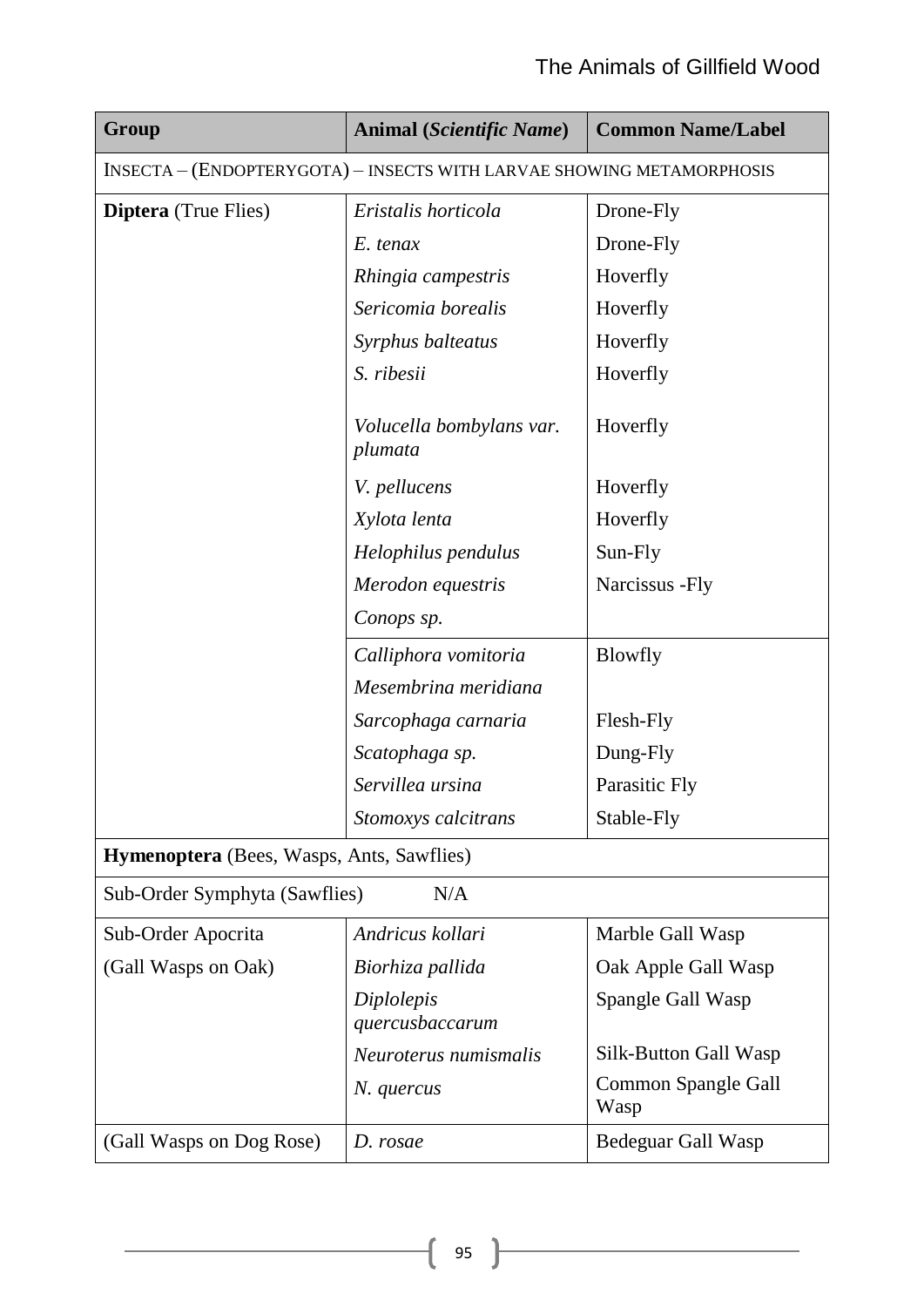| Group                                     | Animal (Scientific Name)                                | <b>Common Name/Label</b>    |  |
|-------------------------------------------|---------------------------------------------------------|-----------------------------|--|
| Hymenoptera (Bees, Wasps, Ants, Sawflies) |                                                         |                             |  |
| Sub-Order Apocrita                        | Andrena armata                                          | Mining Bee                  |  |
| (Bees & Wasps)                            | <b>Bombus</b> muscorum                                  | <b>Carder Bee</b>           |  |
|                                           | <b>B.</b> terrestris                                    | <b>Bumble Bee</b>           |  |
|                                           | Vespa vulgaris                                          | Common Wasp                 |  |
| <b>Coleoptera</b> (Beetles)               |                                                         |                             |  |
| Sub-Order Adephaga                        | Carabus violaceus                                       | <b>Violet Ground Beetle</b> |  |
|                                           | Harpalus affinis                                        | <b>Ground Beetle</b>        |  |
|                                           | Laccophilus hyalinus                                    | <b>Water Beetle</b>         |  |
| Sub-Order Polyphaga                       | Cantharis sp.                                           | Soldier Beetle              |  |
|                                           | Corymbites cupreus<br>var.aeruginosus                   | Skipjack                    |  |
|                                           | Melanotus rufipes                                       | Skipjack                    |  |
|                                           | Necrophorus humator                                     | <b>Burying Beetle</b>       |  |
|                                           | Adalia decempunctata                                    | 10-Spot Ladybird            |  |
|                                           | Aphodius rufipes                                        | Dung Beetle                 |  |
|                                           | Coccinella septempunctata                               | 7-Spot Ladybird             |  |
|                                           | Librodor hortensis                                      |                             |  |
|                                           | Pyrochroa serraticornis                                 | <b>Cardinal Beetle</b>      |  |
|                                           | Rhagium mordax                                          | Longhorn Beetle             |  |
|                                           | Strangalia maculata                                     | Longhorn Beetle             |  |
| <b>MOLLUSCA</b>                           |                                                         |                             |  |
| <b>GASTROPODA</b> (Snails)                | Ancylastrum fluviatile<br>$[=\!\!Ancylus$ fluviatilis]  | Freshwater River Limpet     |  |
|                                           | Hydrobia jenkinsi<br>$[=Potamopy{}rgus$<br>antipodarum] | Jenkin's Spire Shell        |  |
|                                           | Limnea pereger [=Radix<br><i>balthica</i> ]             | <b>Wandering Snail</b>      |  |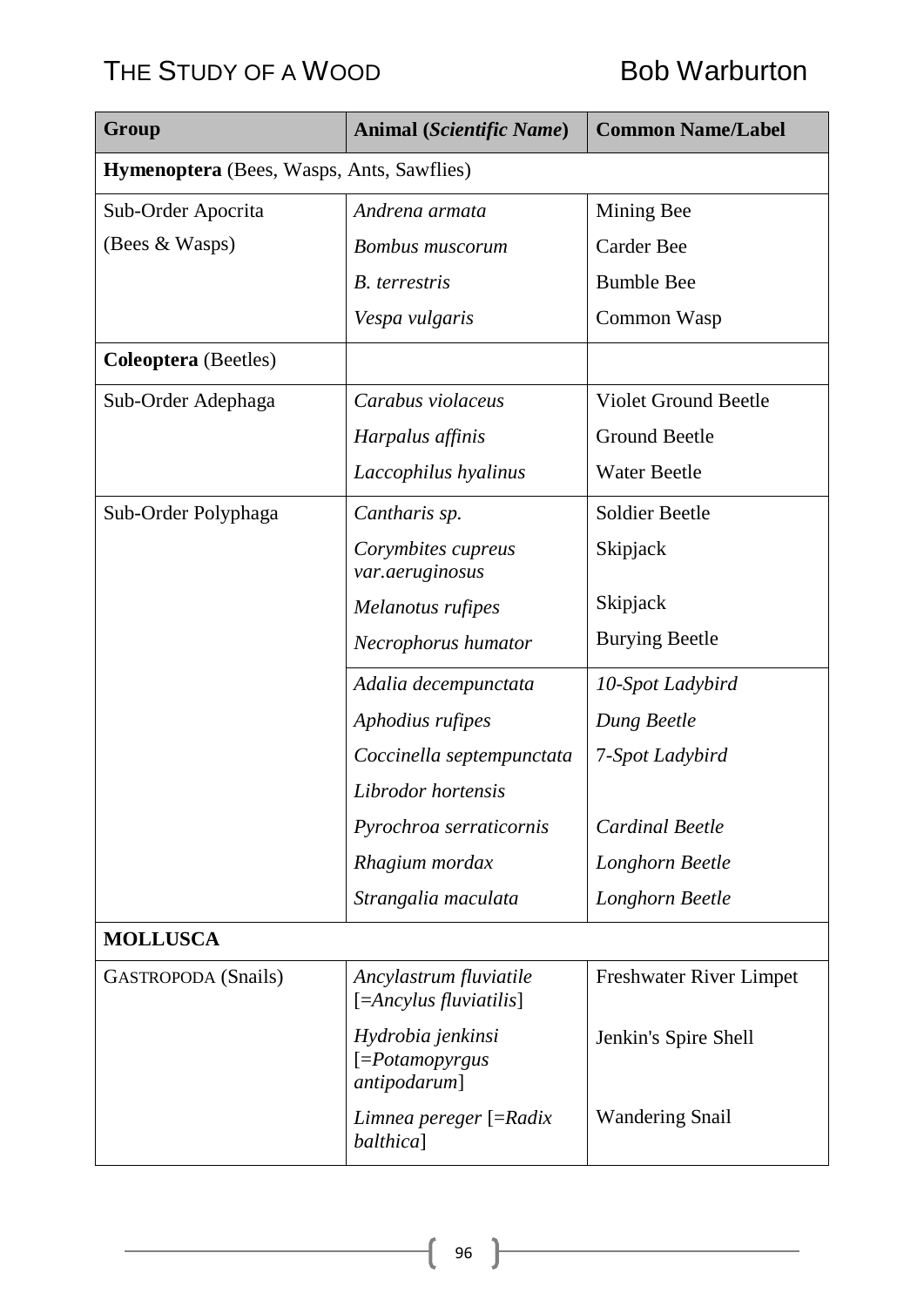## The Animals of Gillfield Wood

| Group                    | Animal (Scientific Name) | <b>Common Name</b>   |
|--------------------------|--------------------------|----------------------|
| <b>CHORDATA</b>          |                          |                      |
| Osteichthyes (Bony Fish) | Cottus gobio             | Miller's Thumb       |
|                          | Salmo trutta             | <b>Brown Trout</b>   |
| <b>AMPHIBIA</b>          |                          |                      |
| Order Caudata            | Triturus vulgaris        | <b>Common Newt</b>   |
| Order Anura              | Bufo bufo                | Common Toad          |
| <b>REPTILIA</b>          |                          |                      |
| Order Squamata           | Anguis fragilis          | Slow-Worm            |
| <b>AVES - BIRDS</b>      | Ardea cinerea            | Heron                |
|                          | Anas platyrhynchos       | Mallard              |
|                          | <b>Buteo</b> buteo       | <b>Buzzard</b>       |
|                          | Falco tinnunculus        | Kestrel              |
|                          | Scolopax rusticola       | Woodcock             |
|                          | Columba palumba          | Wood Pigeon          |
|                          | Streptopelia decaocto    | <b>Collared Dove</b> |
|                          | Cuculus canorus          | Cuckoo               |
|                          | Gallinula chloropus      | Moorhen              |
|                          | Numenius arquata         | Curlew               |
|                          | Strix aluco              | Tawny Owl            |
|                          | Dendrocopus major        | Pied Woodpecker      |
|                          | Corvus frugilegus        | Rook                 |
|                          | Corvus monedula          | Jackdaw              |
|                          | Garrulus glandarius      | Jay                  |
|                          | Pica pica                | Magpie               |

ſ